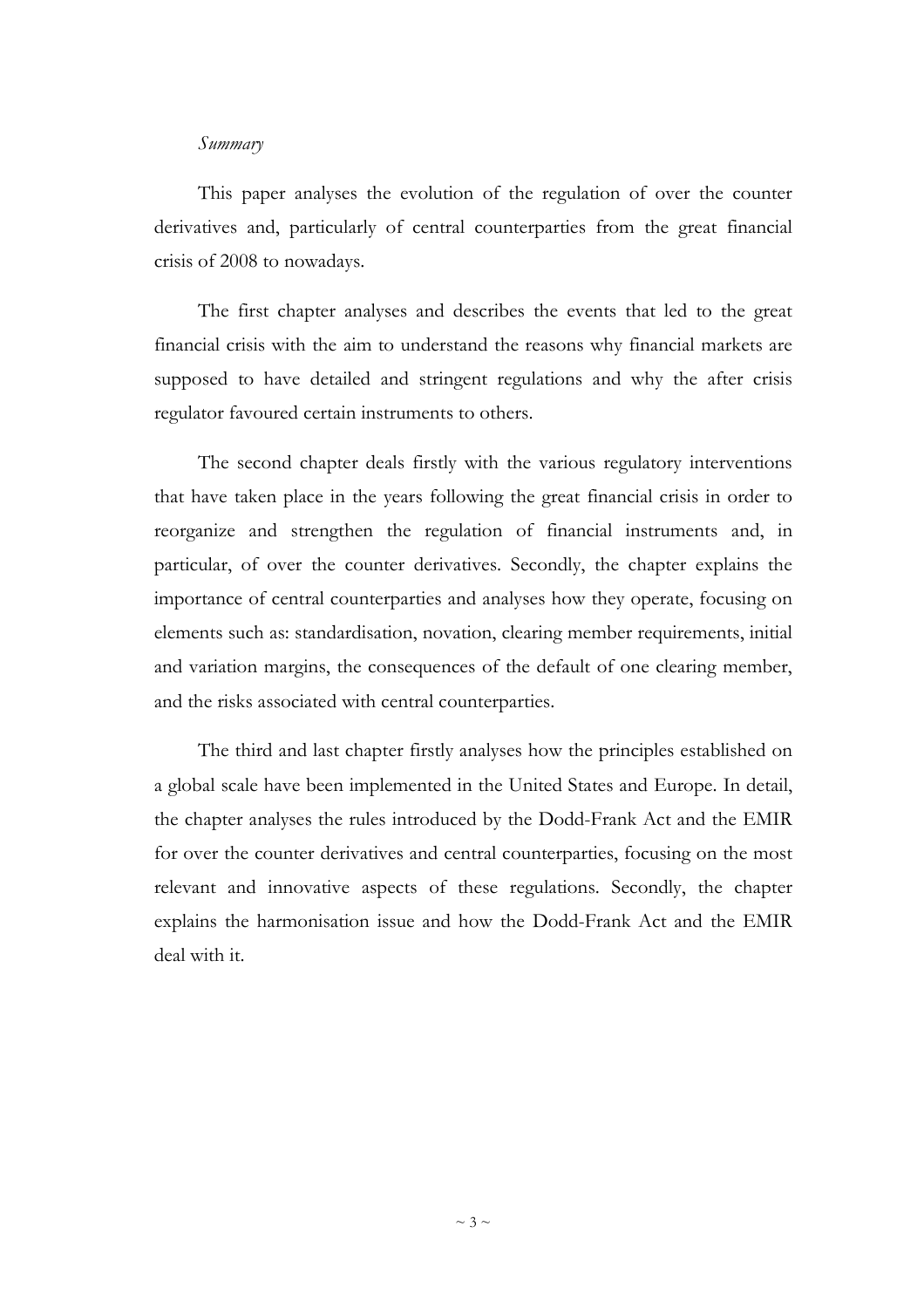#### **CHAPTER ONE**

#### **THE GREAT FINANCIAL CRISIS**

**Summary:** 1. Introduction  $-$  2. Causes of the GFC  $-$  2.1. The real estate bubble  $-$  2.2. *The vulnerability of the financial system – 2.3. The too-big-to-fail behaviour – 3. Why did not anybody noticed and reactions to the GFC – 3.1. Great Britain, the British Academy – 3.2. United States, the New York Times – 4. Conclusions.*

#### *1. Introduction*

 $\overline{a}$ 

This first Chapter aims at understanding the reasons why financial markets are supposed to have detailed and stringent regulations and why the after crisis regulator favoured certain instruments to others<sup>1</sup>. Before proceeding with the analysis of the current regulation system it is important to examine the past events that affected the development of the financial market regulation. In fact, the historical analysis of what happened can be considered as a fundamental instrument to understand the present regulatory situation and guide our thoughts about the reform of bank regulation. Therefore, in order to comprehend the present regulation system, it is necessary to consider one of the most important case in financial history, namely the great financial crisis (also known as "GFC") of 2008 and, in particular: the events that led to the GFC, the reasons why it happened and the reactions of governments and legislators. These elements will be analysed hereafter.

<sup>&</sup>lt;sup>1</sup> Public authorities impose these rules on market participants in order to influence their behaviour and achieve certain regulatory goals or rationales. The governance framework for the financial market consists mainly of two different types of rules: financial regulation and financial law. In greater detail, financial regulation concerns the relationship between the society as a whole (*i.e.* the State) and financial market participants. In this context, the former impose behavioural rules in the form of orders and prohibitions on the latter. Transgressions are sanctioned, typically by imposing fines, additional conditions for the transgressors, further activity or by the withdrawal of the authorisation. Rules of financial regulation are typically enforced by a public authority (*i.e.* competent regulator, such as the parliament, a ministry, a dedicated authority or supervisor). Often, based on a mandate given by the sovereign, authorities are rule makers and rule enforcers at the same time.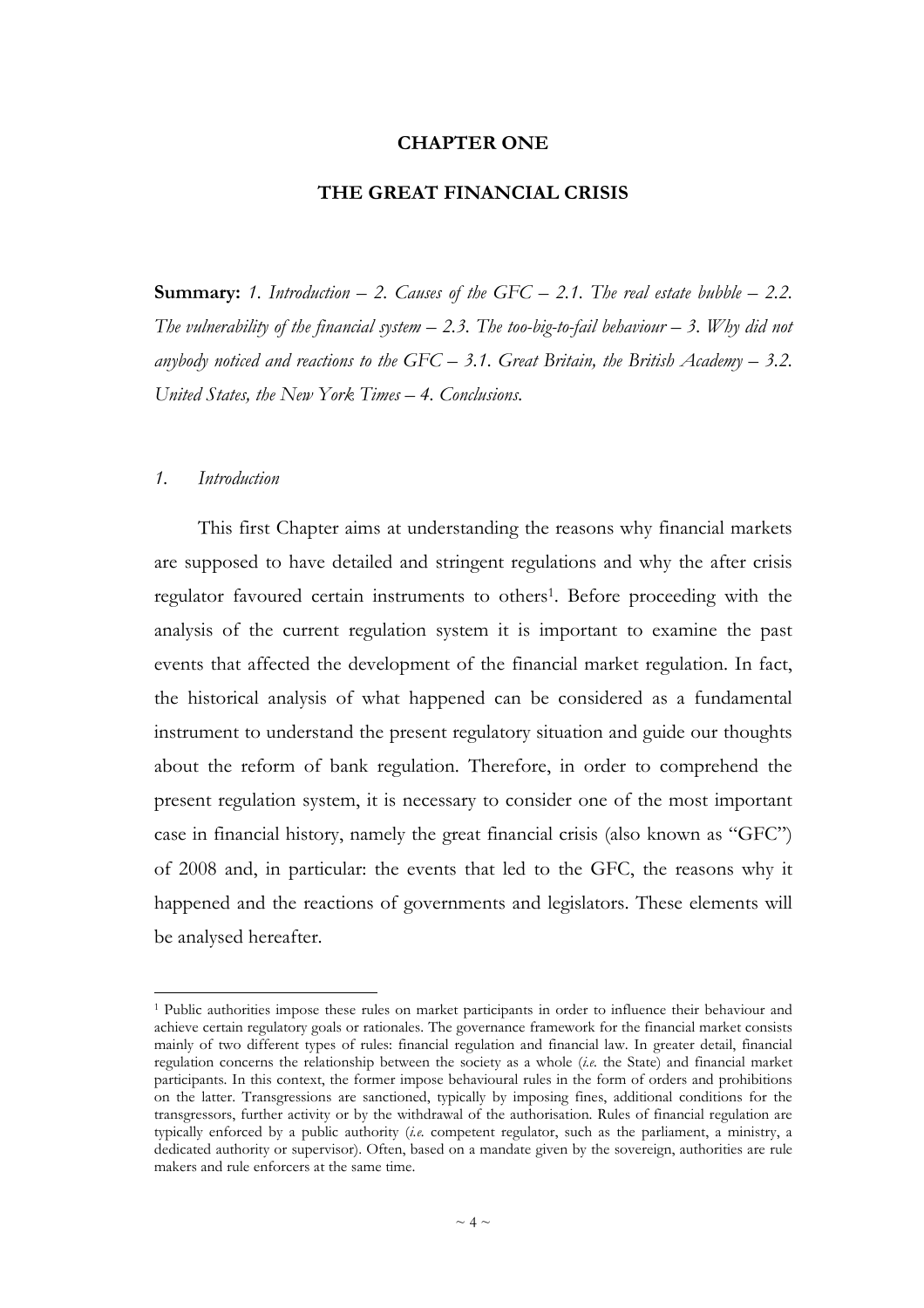## *2. Causes of the GFC*

Speaking about the causes of the great financial crisis can be partially confusing due to all the particular things that had happened between 2008 and the following years. For this reason, it is necessary to focus just on the key elements of the GFC, describing them in the clearest and easiest way. The analyses will be based on the previous literature and particularly on books and articles written right after the explosion of the crisis.

The environment that led to the great financial crisis was the result of a varied and complex mix of events that have lasted for years, from a real estate bubble, to the too-big-to-fail behaviour, the insufficient political attention and the vulnerability of the financial system mixed together with a particularly lax regulation.

The great financial crisis started in the United States of America in 2008 and in few months spread all over the world. In this story there are plenty of players: lenders who granted easy credit, consumers who took on mortgages they could not afford and Wall Street companies who loaded up on mortgage backed securities (also known as "MBS") without paying attention to the risks related to such financial instruments.

#### *2.1. The real estate bubble*

Despite the crisis has been caused by more than one event and/or element, first and foremost, the great financial crisis has been made possible by the political environment together with the absence of stringent rules and the lack of efficient control systems.

From a political point of view since the Nation's founding, Americans have always preferred owning property rather than renting and Government's policies have always supported this goal. The purpose is to underline the importance for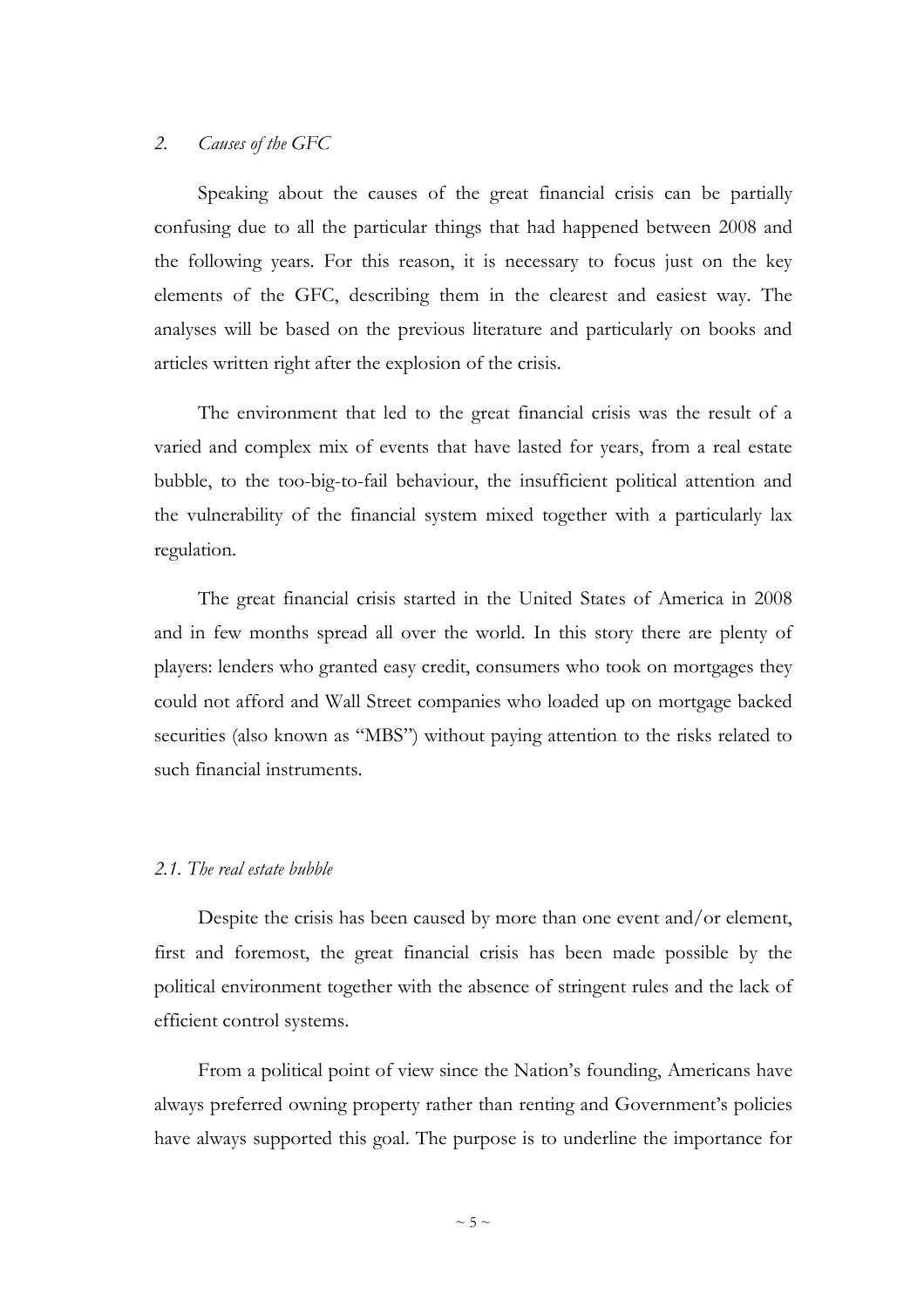every American citizen to own a property and to create a compassionate society<sup>2</sup> . To achieve this goal the US Government introduced the homeowner policy<sup>3</sup> . To this end, banks were encouraged to decrease<sup>4</sup> interest rates<sup>5</sup> (as shown in the graph hereafter, graph "a") and enabled a huge number of disadvantaged people to have access to mortgages<sup>6</sup>.

Graph "a" - interest rate level from 1999 to 2009<sup>7</sup> in US:



<sup>2</sup> President Hosts Conference on Minority Homeownership, George Washington University, Washington, D.C., October 15, 2002. As Clinton declared during one of his speeches in 2002: *«You see, we want everybody in America to own their own home. That's what we want. This is an ownership society is a compassionate society» - «All of us here in America should believe, and I think we do, that we should be, as I mentioned, a nation of owners. Owning something is freedom, as far as I'm concerned. It's part of a free society».*

<sup>3</sup> JOHN BELLAMY FOSTER and FRED MAGDOFF, *The great financial crisis, causes and* consequences, Monthly Review Press, U.S., 2009, 22: *«Ultimately, we believe the great financial crisis raises questions that are primarily political rather than economic».*

<sup>4</sup> President Hosts Conference on Minority Homeownership (nt. 2): *«Low interest rates, low inflation are very important foundations for economic growth. The idea of encouraging new homeownership and the money that will be circulated as a result of people purchasing homes will mean people are more likely to find a job in America. This project not only is good for the soul of the country, it's good for the pocketbook of the country, as well».* 

<sup>5</sup> PHILIP COGGAN, *The Money Machine - How the city works*, money and interest rate, Penguin Books Ltd, 2009, 17. According to the author, the interest rate is essentially the price of money; it is paid by the borrower in return for the use of the lender's money.

<sup>6</sup> President Hosts Conference on Minority Homeownership (nt. 2): *«To open up the doors of homeownership there are some barriers and I want to talk about four that need to be overcome. First, down payments. A lot of folks can't make a down payment. They may be qualified. They may desire to buy a home, but they don't have the money to make a down payment». «Last June, I issued a challenge to everyone involved in the housing industry to help increase the number of minority families to be home owners. And what I'm talking about, I'm talking about your bankers and your brokers and developers, as well as members of faith-based community and community programs. And the response to the homeowners challenge has been very strong and very gratifying. Twenty-two public and private partners have signed up to help meet our national goal. Partners in the mortgage finance industry are encouraging homeownership by purchasing more loans made by banks to African Americans, Hispanics and other minorities*».

<sup>7</sup> FRED, Federal Reserve Bank of St. Louis, *International Monetary Fund, Interest Rates, Discount Rate for United States*, March 3, 2019. Available at: https://fred.stlouisfed.org/series/INTDSRUSM193N.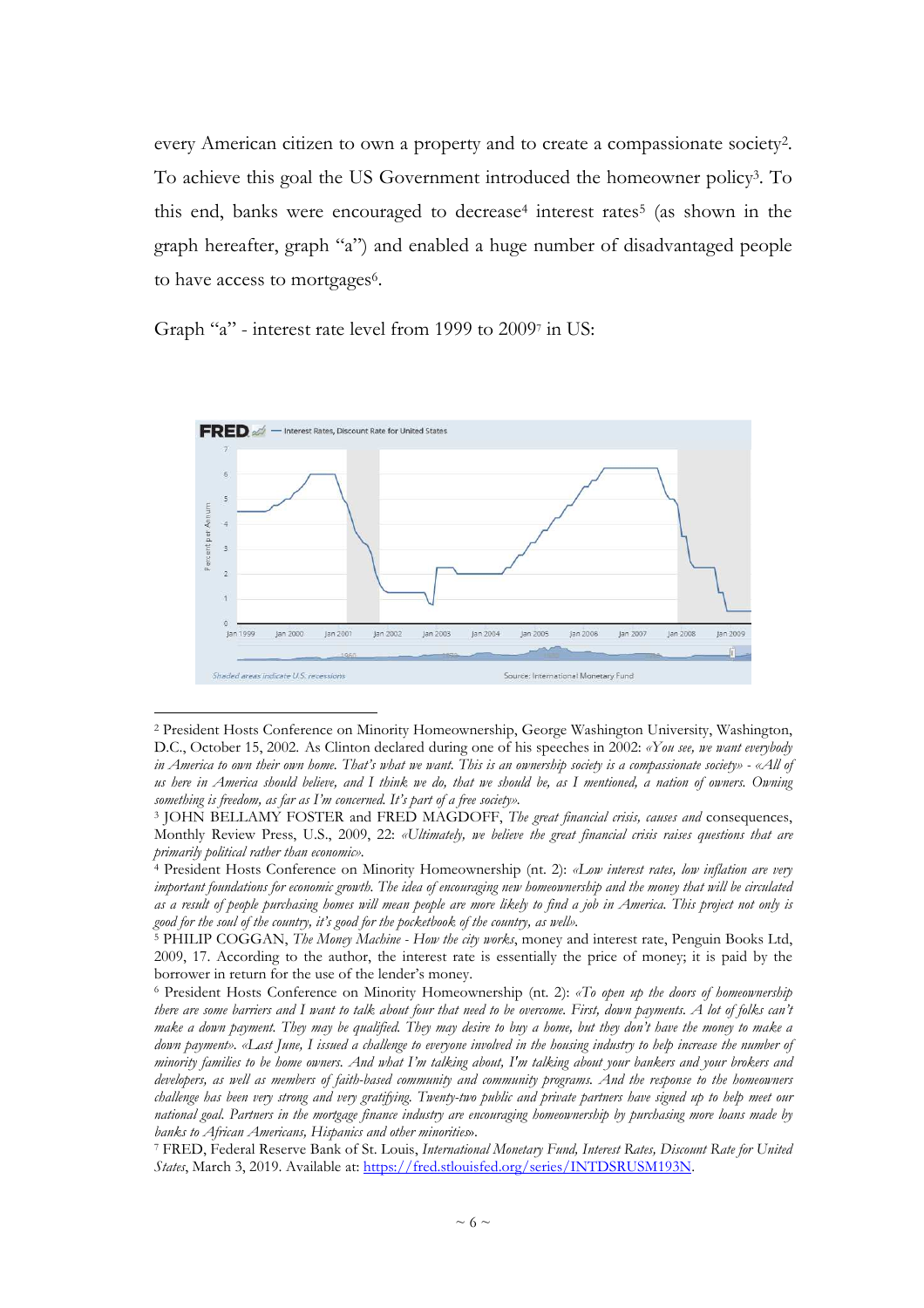The homeowner policy represented the leading cause of the decline of lending standards and the increase of loan incentives (such as easy initial terms and long-term trend of rising housing prices). In this context, the presence of loan incentives encouraged borrowers to assume difficult mortgages<sup>8</sup> and banks to grant loans to people without collateral: «*at the height of the housing bubble, banks*  were eager to make home loans to nearly anyone capable of signing on the dotted line»<sup>9</sup>. During the policy period, loans were released to people, entrepreneurs and companies that were clearly unable to pay the mortgage. As a result of the increase in the demand of houses, prices started to grow, and buying a house became more and more expensive, as represented in the graph below (graph "b") real estate properties were overestimated and people needed to borrow huge amounts of money to buy them.

Graph "b" - inflation-adjusted house prices from 1890 in US10:



<sup>8</sup> AMIR N. R. ARMANIOUS, *Scrutiny of the 2008 Global Financial Crisis: Causes, Features, Consequences and Remedy Tools*, June 25, 2011, 3: «*What emerges is that borrowers belief that they would had be able to quickly refinance the loans at more favourable terms*».

<sup>9</sup> ANDREW ROSS SORKIN, *Inside the battle to save Wall Street. Too big to fail, "too good to put down",* 4.

<sup>10</sup> Standard&Poor's, Case Shiller Index.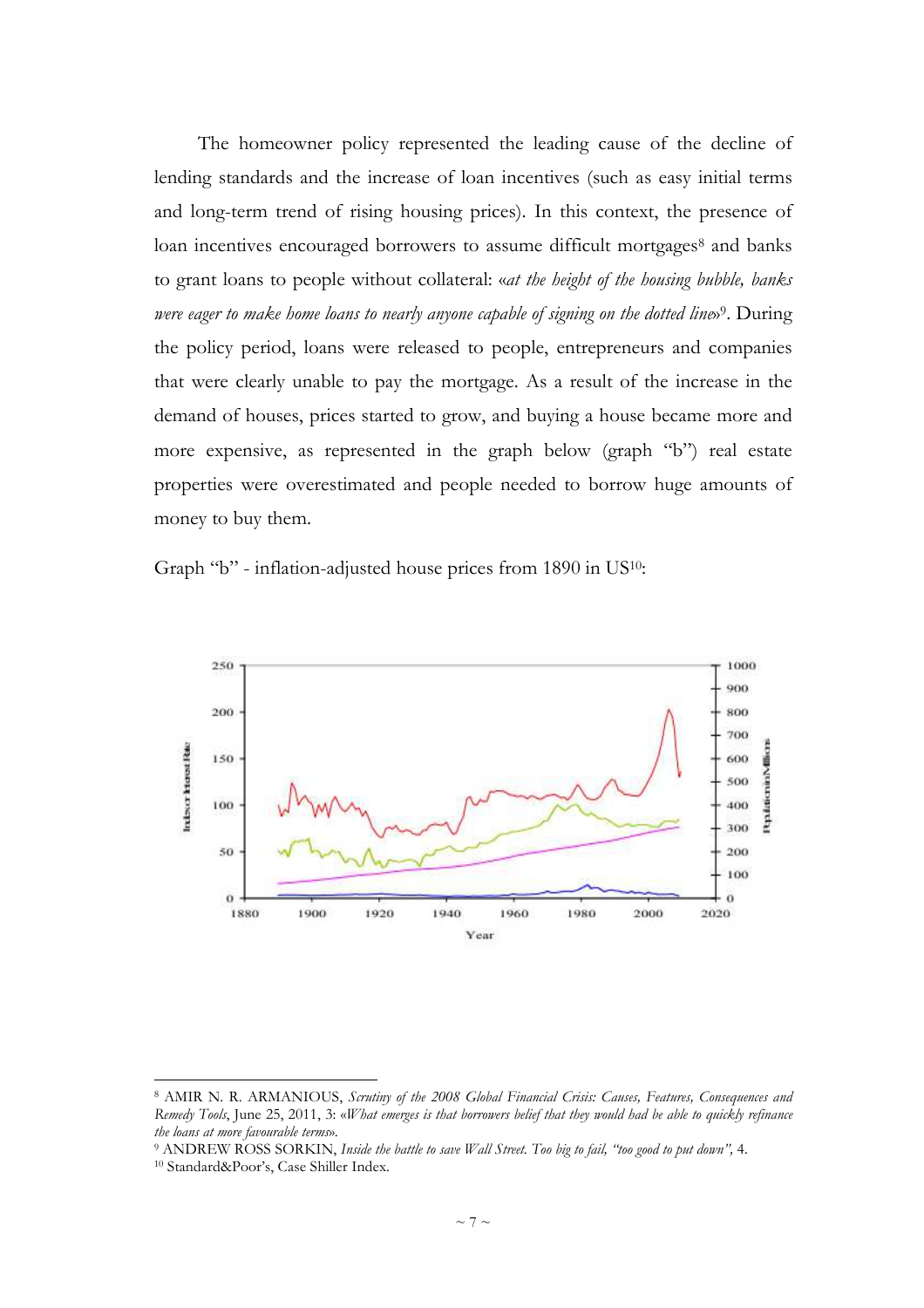Nevertheless, as a consequence of lenders and government low standards after a few months a lot of un-creditworthy borrowers started to interrupt their payments (graph "c") and consequently banks started to require the property of the buildings.

Graph "c" - percentage of default per year in US 11:



Accordingly, as represented in the graph below (graph "d"), voluntary and involuntary foreclosures increased the number of houses on the market and, as a consequence, home prices started to decrease and buildings started to worth less than the mortgage itself. The growth in the number of houses and the decrease in their value have led to negative equity.

Graph "d" - homeowners with negative equity who own more on their mortgages than their homes are worth<sup>12</sup>:

<sup>&</sup>lt;sup>11</sup> Moody's investors service. Available on: www.moodys.com.

<sup>&</sup>lt;sup>12</sup> International Monetary Fund (also known as "IMF"). Available on: www.imf.org.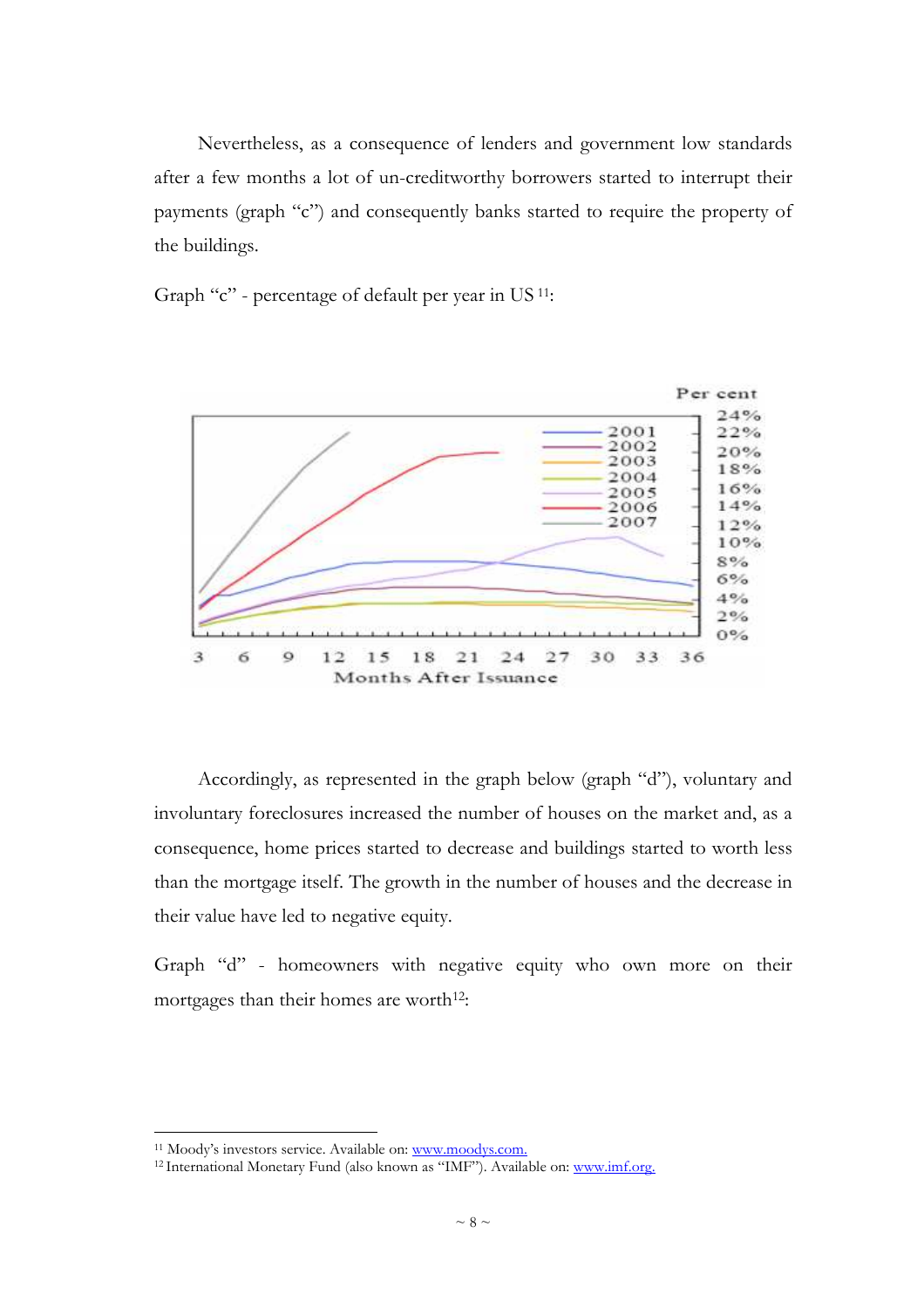

Due to the growth in the number of available houses in the property market «*at the peak before the crash, the median sale price for a home in the US was 200.000 Dollars. While by the time the market reached bottom prices had dropped 29%, to 140.000 Dollars*» <sup>13</sup>. Therefore, in the event of non-payments, on the one hand, the bank acquires the property and has the opportunity to sell it and recover the money that the borrower still had to pay back, but, on the other one, the bank suffers a loss due to the difference between the loan given to the debtor (when the house value was higher) and the current value of the house.

Furthermore, the decrease in the value of houses encouraged all people that understood that the amount of money that they still owned to the bank was higher than the value of the house itself to interrupt the payments and leave their houses<sup>14</sup>. In fact, at that time, thanks to the negative equity created by the decrease of houses value, it was convenient to run away and leave the property

<sup>13</sup> KIRAN DHILLON, *Here's A Look At The Housing Market Eight Years After The Collapse,* August 1, 2014. Available at: https://www.forbes.com/sites/kirandhillon/2014/08/01/heres-a-look-at-the-housingmarket-eight-years-after-the-collapse-3/

<sup>&</sup>lt;sup>14</sup> This phenomenon was so widespread that a group of American citizen created a company accompanied by a really popular website called http://www.youwalkaway.com with the task of explaining how to abandon a house when its value falls below the mortgage one.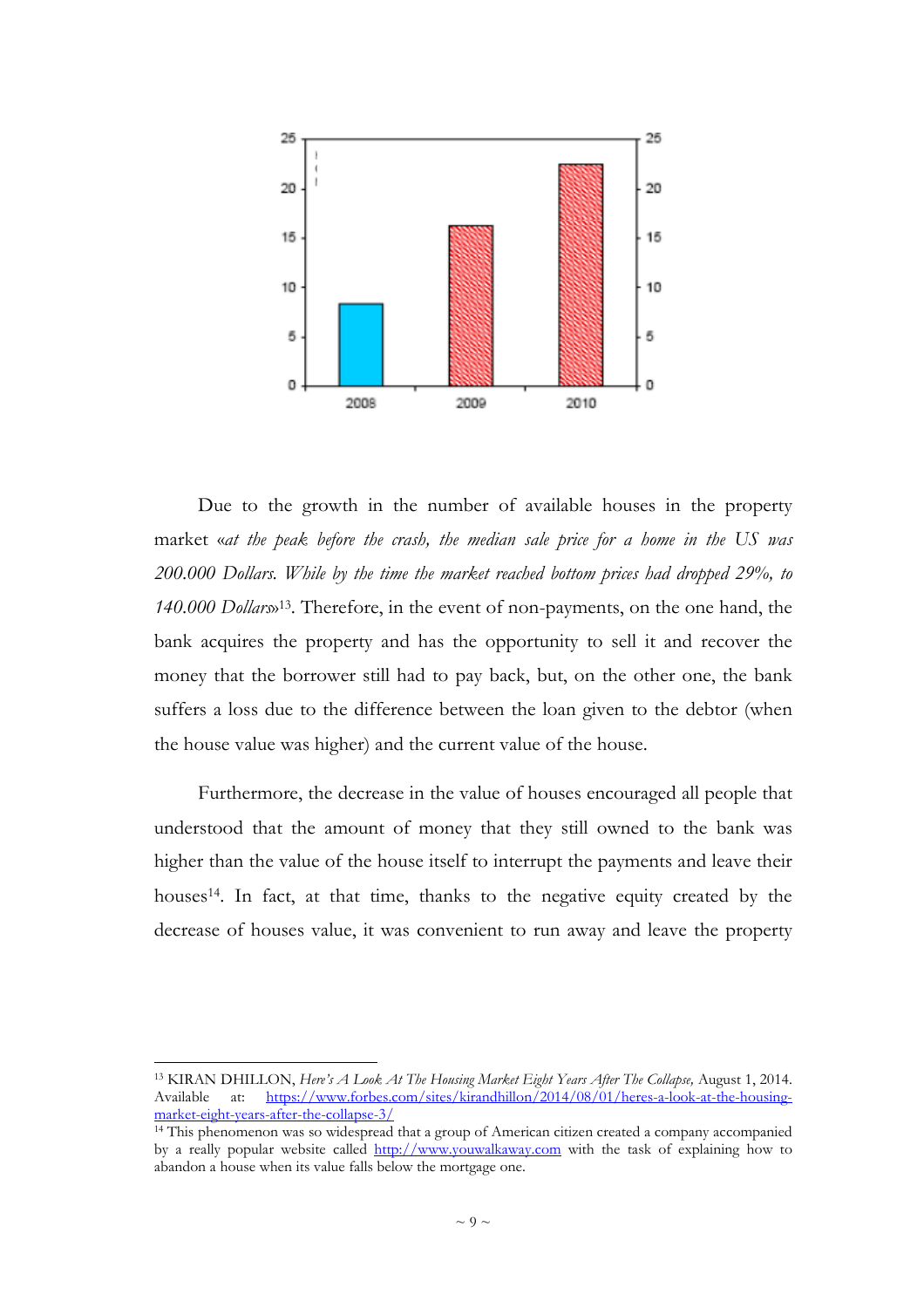instead of settling the mortgage and become owners of a house that worth much less than the amount they had to pay<sup>15</sup> .

The devaluation of the housing market led to the shortage of liquidity and endangered the bank system. After this period the entire financial system was frozen, foreclosures reduced the cash flowing into banks and the decrease of liquidity caused big losses to financial institutions. At that time many banks decided to opt for recapitalization and the institutions that were not enough capitalized to lend money from other institutions faced a big economic downturn.

The situation created by the homeownership policy had been amplified by the setting up of financial innovations that brought homeowners and investors together, allowing the creation of interconnections between various banks and all the other market players<sup>16</sup>.

Traditionally, banks lend money to homeowners for their mortgages and retain the risk of default or credit risk<sup>17</sup>, however, due to financial innovations, during the crisis period, banks were selling rights to the mortgage payments and relating credit risk to investors, through a process called securitization<sup>18</sup>. Securitization can be regarded as a way to pack and resell assets around the globe19. It is an instrument that enables banks to bundle loans into pools of assets and sell them to investors through instruments called asset backed securities (also known as "ABS"). Securitization permits to the banks to: move the securitized loans off their books and take on more loans. What is relevant is that, during the

<sup>15</sup> FRANCESCO GIAVAZZI and ALESSIA AMIGHINI, *Blanchard, Macroeconomia, la crisi del 2007,* Il Mulino, 2009.

<sup>16</sup> ANDREW ROSS SORKIN (nt. 9), 5: *«At that time, Wall Street believed fervently that its new financial products had diluted, if not removed, the risk». «Instead of holding on to a loan on their own, the banks split it up into individual pieces and sold those pieces to investors, collecting enormous fees in the process».* 

<sup>17</sup> TOMASZ R. BIELECKI and MAREK RUTKOWSKI, *Credit risk: Modelling, valuation and hedging,*  Springer, 3: *«a default risk is a possibility that the counterparty in a financial contract will not fulfil a contract commitment to meet her/his obligations states in the contract*»*.* «*We mean the risk associated with any kind of credit-linked events, such as: changes in the credit quality, variations of credit spreads and the default event*».

 $18$  AMIR N. R. ARMANIOUS (nt. 8), 2.

<sup>19</sup> PHILIP ARESTIS, ROGÉRIO SOBREIRA and JOSÉ LUIS OREIRO, *The financial crisis, origins and implications,* introduction, 1.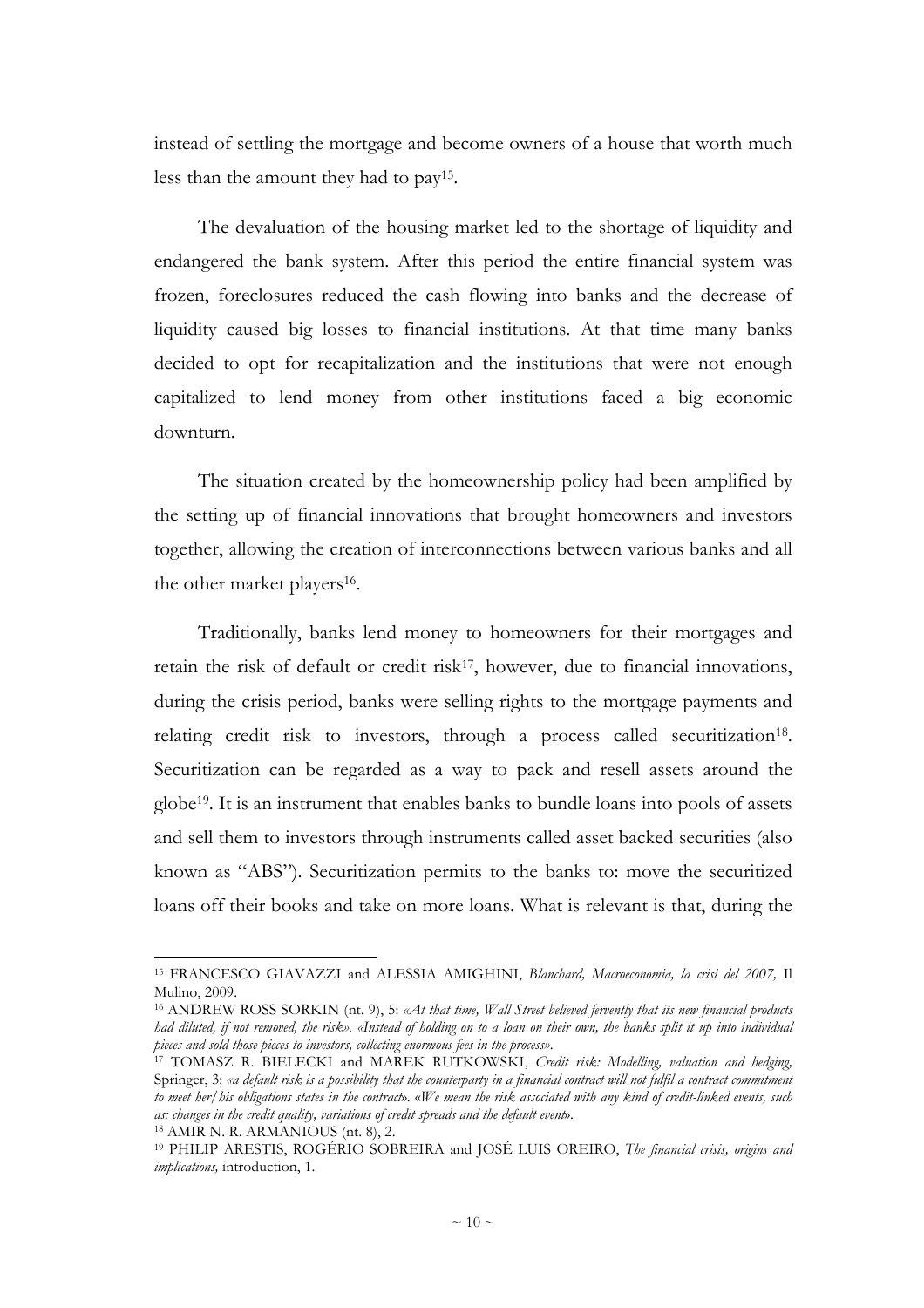period before the crisis, this process seemed to spread risk, and that everybody believed that «*if the loans turned bad, the loss would not be taken by the bank»*20. The issue was that banks thought they would not be affected by any loss and this led financial institution to bear a higher risk and to greatly reduce their interest to check the quality of their clients.

The instruments purchased by the investors were mainly mortgage backed securities and collateralized debt obligations (also known as "CDO"); their dissemination inside and outside the territory of the United States was so impressive and the phenomenon was so widespread that «*in mid-2008, more than 60% of all U.S. mortgages were securitized»<sup>21</sup> .* Such financial innovation played a vital role for the diffusion of the GFC worldwide - and mainly in Europe - because they enable investors all over the world to invest in the US housing market as shown in the graph below (graph "e").

Graph "e" - derivatives diffusion in the all over the world during the years between 2000 and 2008 (unit of measurement: billions of US Dollars)<sup>22</sup>:



<sup>20</sup> PHILIP COGGAN (nt. 5), 32.

<sup>21</sup> AMIR N. R. ARMANIOUS, (nt. 8), 2.

<sup>&</sup>lt;sup>22</sup> International Monetary Fund (also known as "IMF"). Available on: www.imf.org.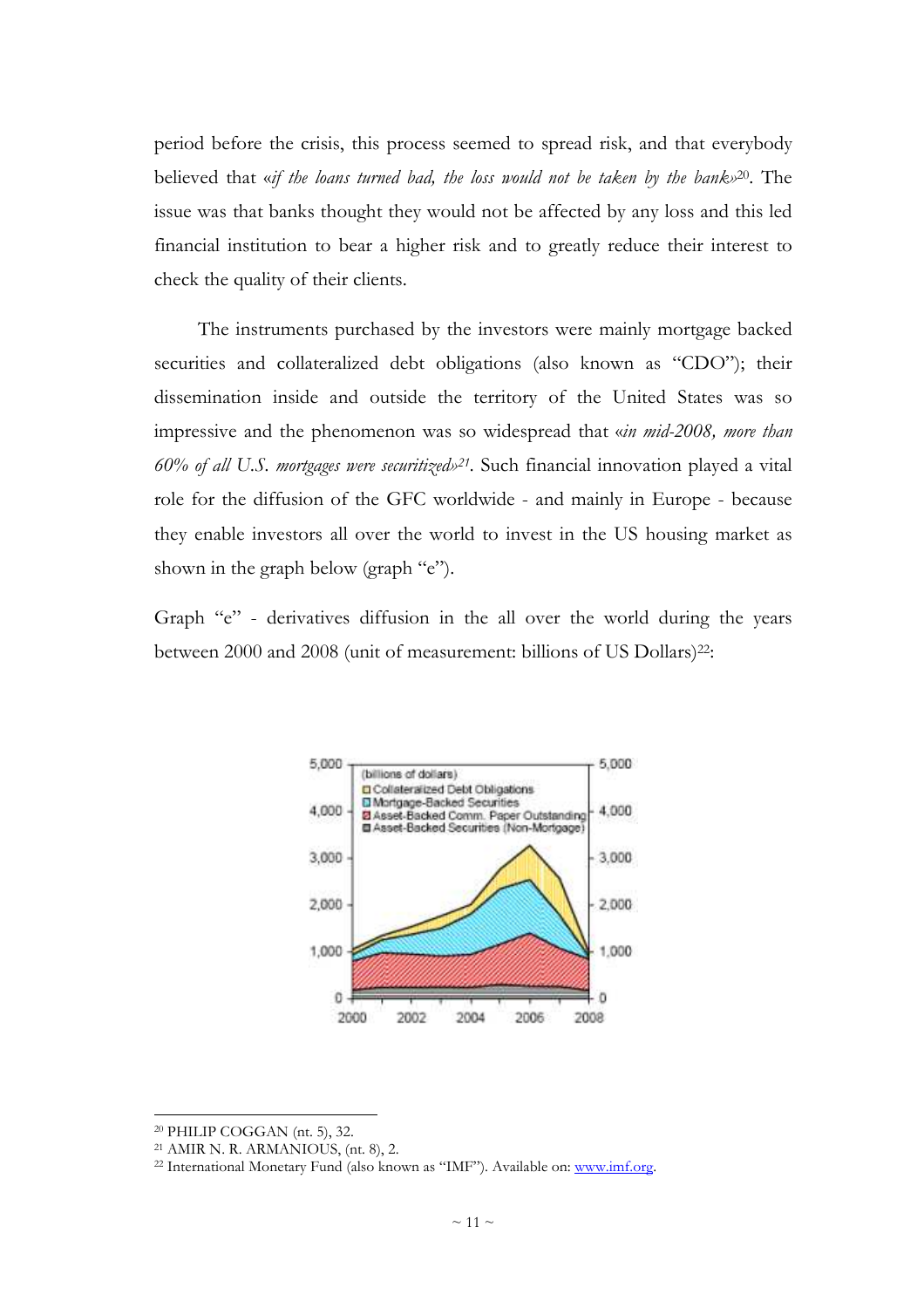To understand what happened and figure out the nature of these new financial instruments it is necessary to comprehend their nature and their usage.

(i) An MBS is an ABS secured by a collection of mortgages with different qualities and risks. The various compositions of MBS enable the investors to see only the final products since they do not have enough information to value the characteristics of each building block. Consequently, investors have to rely on credit rating agency (also known as "CRA") evaluations.<sup>23</sup> Credit rating agencies' evaluations are supposed to represent the risk related to the analysed mortgage backed securities, but as discussed above, at that time, the system was so complex that the evaluations were not completely truthful and reliable.

Furthermore, many problems derived from the behaviour that «*in theory, because the pools were diversified, the losses would be predictable*», but conversely the reality was that the instruments were often composed by risky elements and so «*risk were concentrated, not diversified*» in fact «*if one part of the portfolio was likely to default, so was the rest*» 24 .

(ii) A CDO is a structured financial product composed by a bundle of certain classes of ABS into a special purpose vehicle (also known as "SPV") or

<sup>23</sup> PETERSON, CHRISTOPHER LEWIS, *Over-Indebtedness, Predatory Lending, and the International Political Economy of Residential Home Mortgage Securitization: Comparing the United States' Subprime Home Mortgage Lending Crisis to Home Finance in the United Kingdom, Germany, and Japan*; January 11, 2008. Available at: https://ssrn.com/abstract=1083184: *«The credit rating agency investigates the credit risk of the underlying mortgages as well as the risks posed from pooling the mortgages together. Credit ratings on each tranche are essential, since they obviate the need for each individual investor to do due diligence on the underlying mortgages in the pool. The rating agency will typically require some form of credit enhancement on some tranches to assign them higher investment ratings»*.

CRAs are classified as "gatekeepers", namely financial intermediaries that operate between issuers and investors. Thanks to their position CRAs have a potentially valuable role to play in capital markets as a mechanism for investor protection. Indeed, credit rating agencies provide investors with certification or verification services through reputational capital model. The traditional role of gatekeepers is to deal with asymmetric information and other market failures (*i.e.* information asymmetry and systemic risk), in order to promote market efficiency and efficient resource allocation. One of the predominant mechanisms for dealing with information asymmetry is information disclosure operated by the issuers (at the stage when securities are first offered to investors and via continuing disclosure obligations). However, during the GFC (and even in recent years) the regulator assisted to a high number of gatekeeper's failures (*i.e.* underestimation of the credit risk of structured credit products) that have cast doubt on their ability to fulfil their role.

<sup>24</sup> PHILIP COGGAN (nt. 5), 33.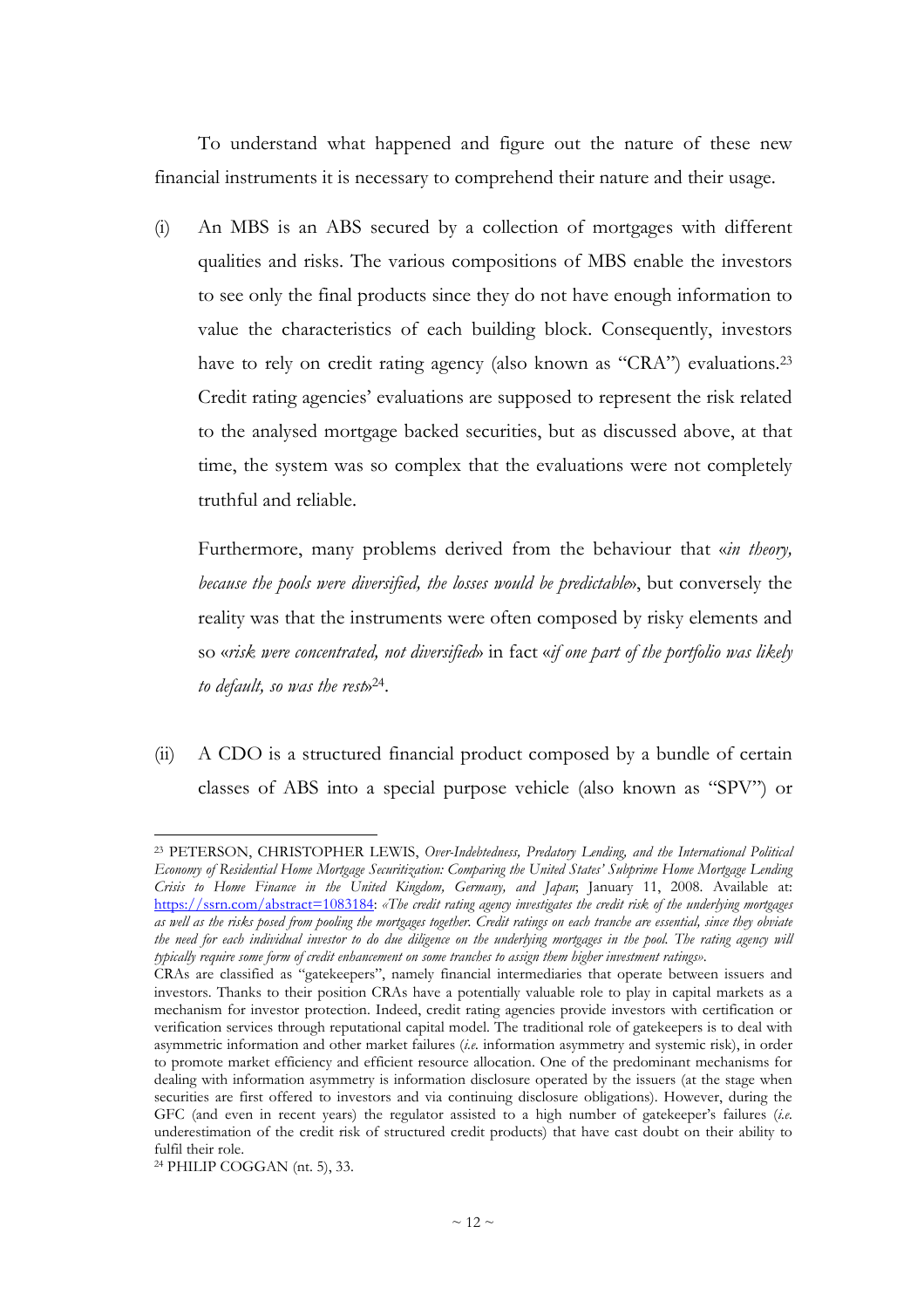special purpose entity (also known as "SPE")25. Special purpose entities allow large corporations to meet specific objectives by way of obtaining finances, transferring risk and performing specific investment activities and reallocate the financial instruments to investors willing to take on those risks. Speaking about SPVs it is important to underline that these vehicles basically isolate or securitize assets for reducing bankruptcy costs<sup>26</sup>. They are created by a financial institution ("sponsor" or "originator") who owns a pool of mortgage loans to hold a defined group of assets and to protect them from being administered as property of a bankruptcy estate<sup>27</sup>. The SPV protects the originator from possible future insolvency risks, in fact, in theory «*the insolvency of any such SPV should have no impact on the bank which originated the loans*» <sup>28</sup>. Furthermore, special purpose entities are considered "bankruptcy remote entities" in the sense that they are designed with the aim to eliminate, to the extent possible, every risk to become subject to a proceeding under the bankruptcy code29. Moreover, a special purpose vehicle is an off balance sheet vehicle and is used by the originator to move

<sup>25</sup> VINK, DENNIS and THIBEAULT, ANDRÉ E.; *ABS, MBS and CDO Compared: An Empirical Analysis*, September 9, 2008, The Journal of Structured Finance, Vol. 14, 2008, 27-45: *«The primary objective of the SPV is to facilitate the securitization of the assets and to ensure that the SPV is established for bankruptcy purposes as a legal entity separate from the seller»*.

<sup>26</sup> GORTON, GARY B. and SOULELES, NICHOLAS S., *Special Purpose Vehicles and Securitization*, September 1, 2005, FRB Philadelphia Working Paper No. 05-21, 2-3. Available at SSRN: https://ssrn.com/abstract=713782

<sup>27</sup> PALOIAN V. LASALLE BANK NAT'L ASSN (In re Doctors Hospital of Hyde Park, Inc.), 507 B.R. 558, 701, 702 (N.D. Ill. 2013).

<sup>28</sup> House of Commons - Treasury Committee, *Financial Stability and Transparency, Sixth report of session 2007 - 2008*, 19.

<sup>29</sup> KETTERING KENNETH C., *True Sale of Receivables: A Purposive Analysis*. American Bankruptcy Institute Law Review, Vol. 16, pp. 511-562, August 12, 2008, 555. Available at SSRN: https://ssrn.com/abstract=1337054: «*A direct waiver by the SPE of its right to file a bankruptcy petition would be unenforceable (and in any case would be of no avail against other means of entering bankruptcy, such as an involuntary petition). The possibility of the SPE entering bankruptcy is instead countered by a combination of stratagems, typically along the lines of the following: (a) voluntary bankruptcy is countered by provisions in the SPE's organic documents requiring unanimous vote of the SPE's board of directors to authorize a bankruptcy filing, and requiring one or more members of the board to be independent of the Originator; (b) involuntary bankruptcy is countered by provisions in the SPE's organic documents authorizing it to engage only in activities necessary to the securitization transaction and by obtaining waivers of the right to file an involuntary petition from third parties who deal with the SPE; (c) substantive consolidation with the Originator is countered by covenants requiring the SPE to comply with proper corporate formalities, to avoid commingling its assets with those of the Originator, and otherwise to avoid actions that would permit the invocation of any of the usual grounds for substantive consolidation*».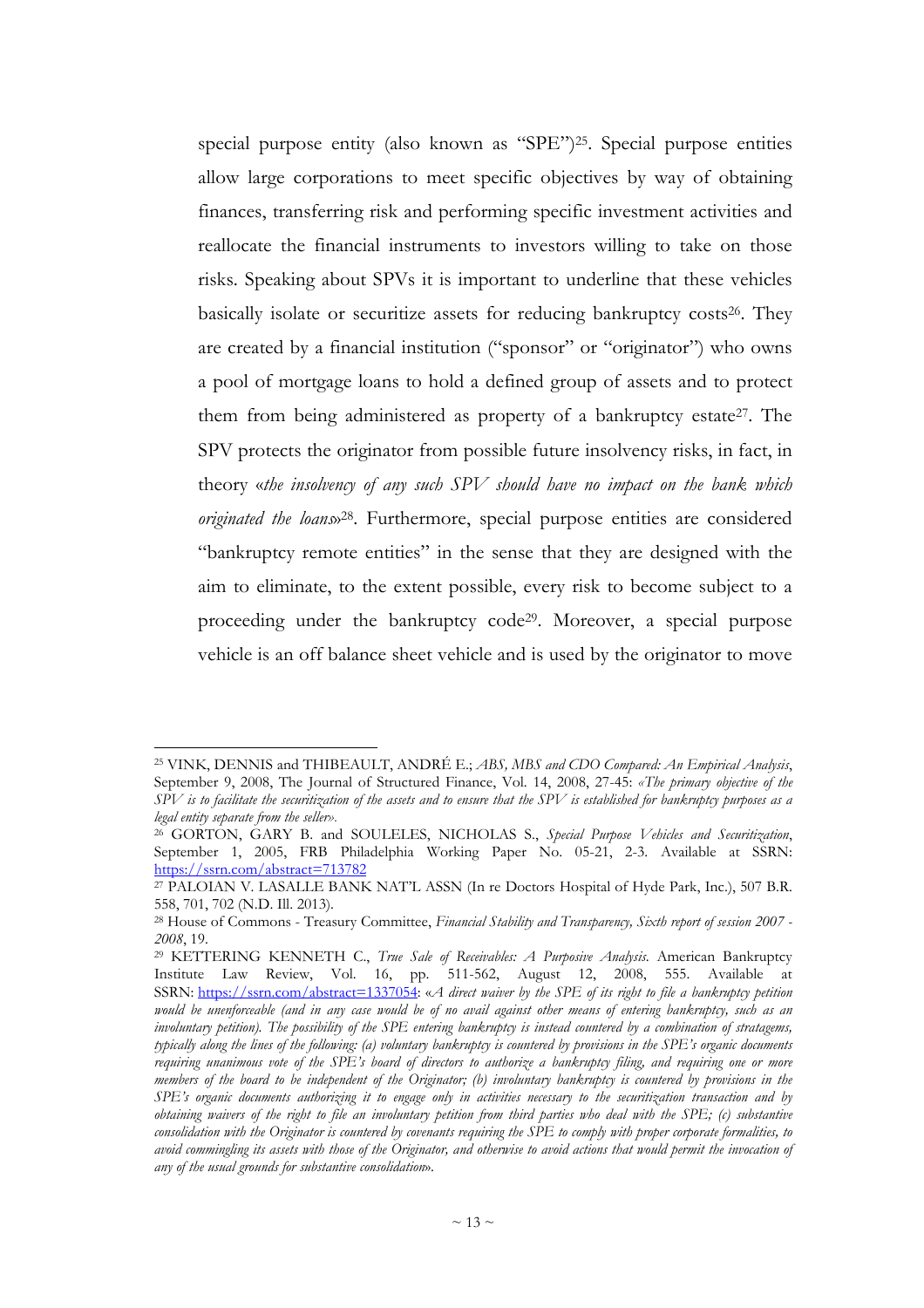the abovementioned mortgage loans and their credit risk off its books<sup>30</sup>. It is notable that, even if legal science considers special purpose vehicles off balance sheet vehicles<sup>31</sup> it actually happens that: «*if a securitization fails to transfer meaningful risk, the securitized assets and debt are added back to the originator's balance sheet and several financial and cash flow ratios are adjusted accordingly*» <sup>32</sup>. Moreover, there are many companies whom retain the subordinated interest in the transaction. Consequently, «*various financial ratios including leverage and cash flows are adjusted to account for securitization debt as the equivalent of on-balance-sheet secured borrowings*» 33 .

(iii) Going back to collateralized debt obligations, it is worth noting that the name given to these financial instruments comes from the pooled assets (*i.e.* mortgages, bonds or loans) that are essentially debt obligations that serve as collateral for the CDO. The tranches in collateralized debt obligations vary substantially in their risk profiles; this latter risk is evaluated by a credit rating agency, which has the task to split the collaterized debt obligations into three different tranches, according to the various combinations of risk and return. Credit rating agencies issue to retail and institutional investors information that assist them in determining whether the issuers of the financial instruments will be able to meet their obligations. In order to do that, CRA issues independent assessments and objective analyses of all the companies and the countries that are issuing securities. Credit rating agencies played a considerable part in the development of the great financial

<sup>30</sup> GELPERN, ANNA and LEVITIN, ADAM J., *Rewriting Frankenstein Contracts: The Workout Prohibition in Residential Mortgage-Backed Securities,* 2 December, 2009. Southern California Law Review, Vol. 82, 1077- 1152, 2009; Georgetown Public Law Research Paper No. 1323546; CLEA 2009 Annual Meeting Paper; Rutgers School of Law-Newark Research Papers No. 33, 1081. Available at SSRN: https://ssrn.com/abstract=1323546.

<sup>31</sup> House of Commons - Treasury Committee, *Financial Stability and Transparency, Sixth report of session 2007*   $-$  2008, 19 and EILIS FERRAN and LOOK CHAN HO, Principles of Corporate financial law<sup>2</sup>, 2014, 23. <sup>32</sup> *Moody's Investors Service, Special Comment: Demystifying Securitization for Unsecured Investors*, at 6 n.15, January 2003. Available at: https://www.moodys.com/: «*In effect, Moody's views the securitization as the equivalent of an on-balance-sheet secured financing*».

<sup>33</sup> KETTERING KENNETH C., *Securitization and Its Discontents: The Dynamics of Financial Product Development,* August 1, 2007. Cardozo Law Review, Vol. 29, pp. 1553-1728, 2008, 1575. Available at SSRN: https://ssrn.com/abstract=1012937.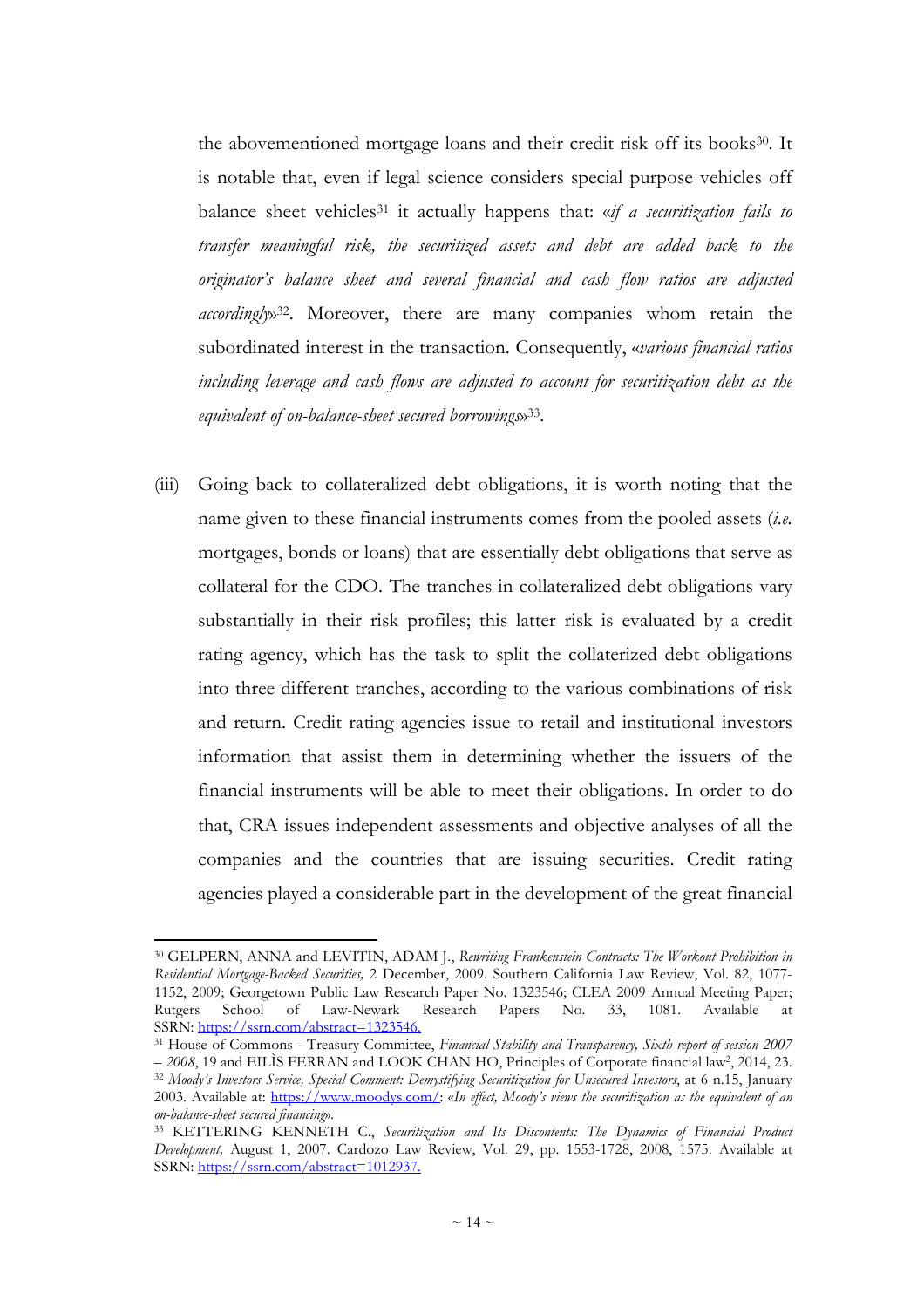crisis, as indeed, investors relied blindly on the advice of these Agencies without consulting third parties and consumer choose which financial instrument subscribe depending the risk appetite selected by the CRA.

More precisely, collateralized debt obligations can be grouped in three different tranches, senior tranches, mezzanine tranches, and equity tranches. Senior tranches are characterized by a higher credit rating and a lower coupon rates, in fact in case of default they have first priority on payback. Mezzanine tranches are designed with the aim to create a good balance between risk and return. Equity tranches are marked by higher coupon rates to compensate for their higher default risk.

What emerged by the analysis of all those new financial instruments is that securitization is neither good or bad in principle, it is just a way to diversify risk and persuade more investors to give loans to companies and families. The point was that the system created was so complicated and opaque that - without stringent rules to apply - even for credit rating agencies was challenging to value the risk of default of those new financial instruments. Another issue connected with credit rating agencies was that the evaluation system - the so called "issuer pays" business model - was characterized by a big conflict of interest<sup>34</sup>; in fact most credit rating agencies were paid to rate the credit-worthiness of financial instruments by the same financial institution that issued them<sup>35</sup>. Consequently, both investors and banks did not have any idea about the riskiness of the operation (investors believed their investments were secured and banks were convinced that their situation was stable). As a consequence of this opaque system, at a certain point this complicated and unregulated scenario made it difficult to evaluate the solvency of banks and their likelihood to fail. At the end,

<sup>34</sup> J. REGA, *The Rating Game*, M-Lex Magazine, July September 2011, 34, in his opinion the situation of CRAs is comparable to food/drugs safety Agencies that are remunerated by food and drug manufacturers or to teachers paid by their students.

<sup>35</sup> PETIT NICOLAS, *The Subprime and Enron scandals, Credit Rating Agencies, the Sovereign Debt Crisis and Competition Law*, August 17, 2011. Available at SSRN: https://ssrn.com/abstract=1909910. This model took CRAs to assign high investment grades to junk bonds just a few days before the crisis began to unravel.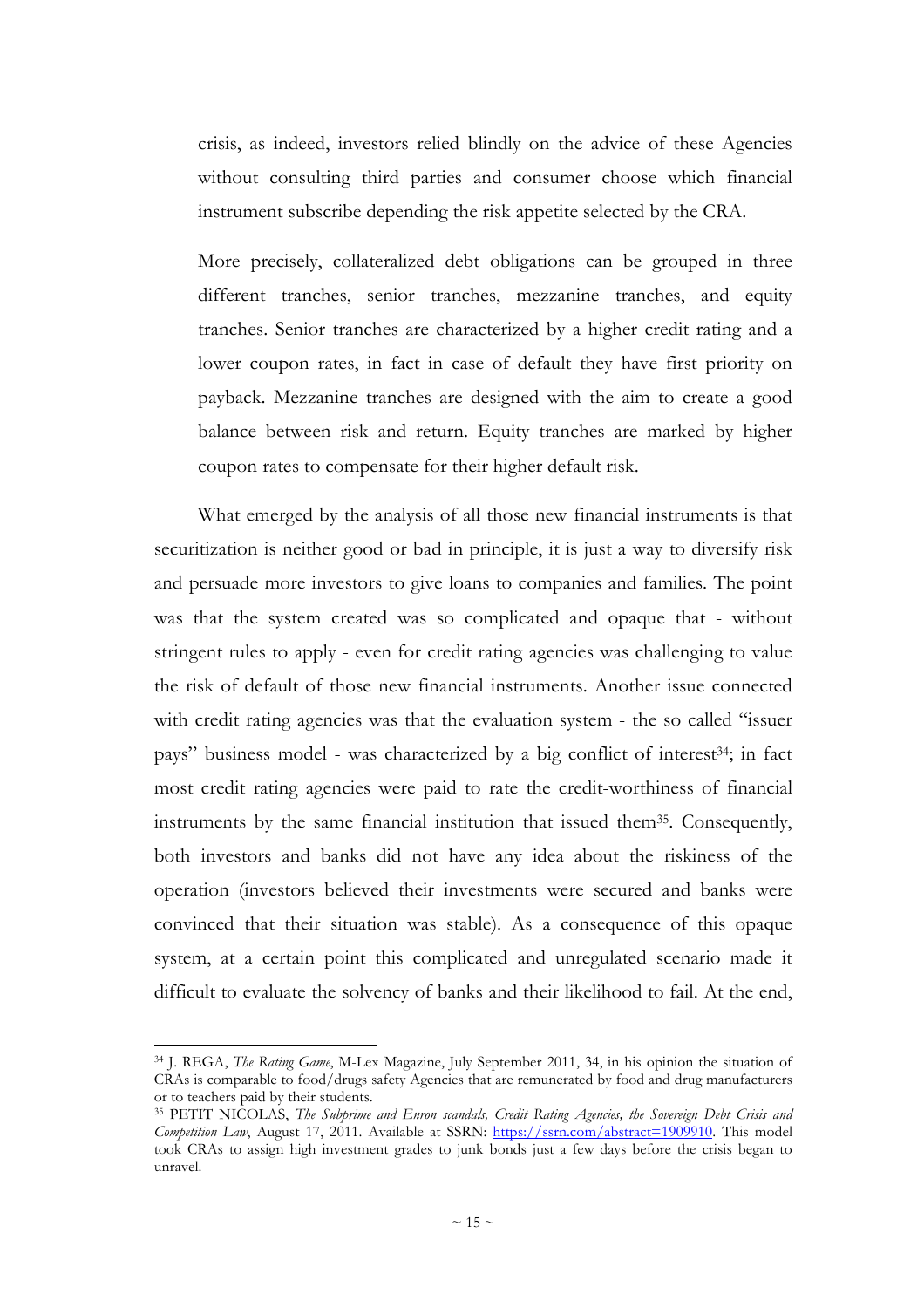no one knew exactly how reliable the balance sheets of the financial institutions were.

Moreover, the situation was compounded by the fact that banks owned various slices of these financial instruments and that the entire bank network<sup>36</sup> was characterized by stringent interconnections between all the main institutions all over the world; it meant that «*every firm was now dependent on the others and many didn't even know it. If one fell, it could become a series of falling dominoes»<sup>37</sup> .* 

The bank lending survey conducted in the United States of America led a lot of European investors to subscribe financial instruments based on American mortgages and created the conditions for the diffusion of the great financial crisis, allowing the spreading of its effects from the American to the European economy.

### *2.2. The vulnerability of the financial system*

Although America's housing system collapse played a big role in the development of the scenario that led to the great financial crisis, other factors contributed to the deterioration of the situation<sup>38</sup>. One of the factors that should be considered is the development and the diffusion of financial instruments known as credit derivatives (also known as "derivatives")<sup>39</sup>. Derivatives are financial assets whose value is based on a market variable or on an underlying

<sup>&</sup>lt;sup>36</sup> These interconnections introduced de need to strengthen network resilience. The financial market is an enormous and highly complex network with highly interdependent and connected players. These characteristics increase the risk of contagion in case of crisis and, moreover, render the effects of crisis nearly impossible to predict.

<sup>37</sup>ANDREW ROSS SORKIN (nt. 9), 20.

<sup>38</sup>ERIC HELLEINER, STEFANO PAGLIARI, IRENE SPAGNA, *Governing the world's biggest market, The politics of derivatives regulation after the 2008 crisis*, 28-29, p. 43: *«While OTC derivatives and in particular CDS did not "cause" the crisis by themselves, they were a key enabling factor that - in combination with* (i) *securitized mortgage debt,*  (ii) *the financial innovations it triggered, and* (iii) *other weakness of the financial system - led to the near collapse of the global economy».*

<sup>39</sup> SKEEL, DAVID A. AND PARTNOY, FRANK*, The Promise and Perils of Credit Derivatives*. University of Cincinnati Law Review, Vol. 75, p. 1019, 2007; U of Penn, Inst for Law & Econ Research Paper No. 06- 22; U of Penn Law School, Public Law Working Paper No. 06-36; San Diego Legal Studies Paper No. 07- 74. Available at SSRN: https://ssrn.com/abstract=929747: *«We define credit derivatives as financial instruments whose payoffs are linked in some way to a change in credit quality of an issuer or issuers».*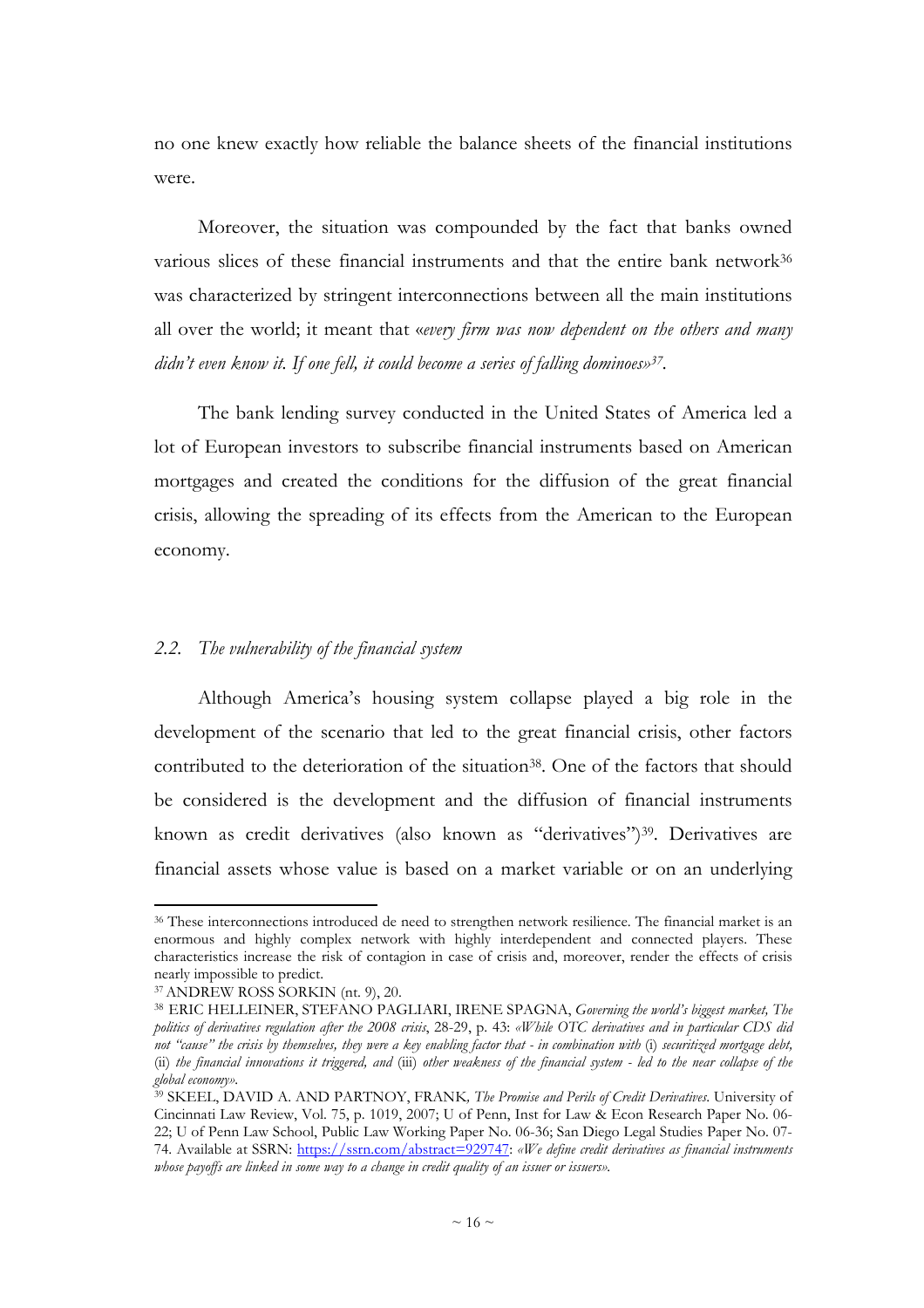asset and its future price. It is worth noting that there are many different types of derivatives and that each of them is characterized by different features (among which the structure and the objective). To give an idea of the incredible number of derivative contracts which have been developed during the years before the crisis, we will briefly analyse a bunch of the best-known, namely: forward, future and option contracts.

A forward contract is an agreement that obliges two parties to respectively buy or sell a specific asset on a specific future date for a defined price. As evidenced the main characteristic of forwards is that the price and the date are predetermined inside the contract. A future contract is a standardized forward contract exchange traded. The standardization of the contract refers to the quality and the quantity of the underlying assets and to the terms of the contract40. An option contract is a contract which serves to grant the user the right to buy or sell the underlying asset on a future date at a predetermined price (also called the "strike price"). We can divide options in two different categories: the "call", which gives the right to buy and the "put", which gives the right to sell.

What is concerning is that even prior to the crisis the market was dominated by a strong presence of derivatives (such as, for example: forward, futures, options and swaps) and that their dissemination combined with the lack of an unambiguous regulation led to the emergence of several issues<sup>41</sup>. The huge variety of distinct types of derivatives has made the development of a clear regulation difficult. In order to understand the dangerousness of derivatives

<sup>&</sup>lt;sup>40</sup> Despite forward and future contracts both involve the agreement to buy and sell assets at a future date they are characterized by really different features. In fact, the price of the asset of a forward contract is set when the contract is signed while the price of the asset of a future contract is established on a daily basis. Moreover, a forward is a private agreement between two parties the details of which are generally kept between the buyer and the seller, rendering their value hard to predict. The fact that forward are traded privately increase the counterparty risk. On the contrary, future contracts are treaded on an exchange. In this respect, thanks to the presence of CCPs that guarantee the transactions, their probability of default is drastically lower. These features render the market of futures really liquid.

<sup>41</sup> BUFFET, WARREN E.; *Chairman's Letter. Berkshire Hathaway Inc. 2002 Annual Report.* Available at: http://www.berkshirehathaway.com/2002ar/2002ar.pdf: *«Derivatives are financial weapons of mass destruction, carrying dangers that, while now latent, are potentially lethal».*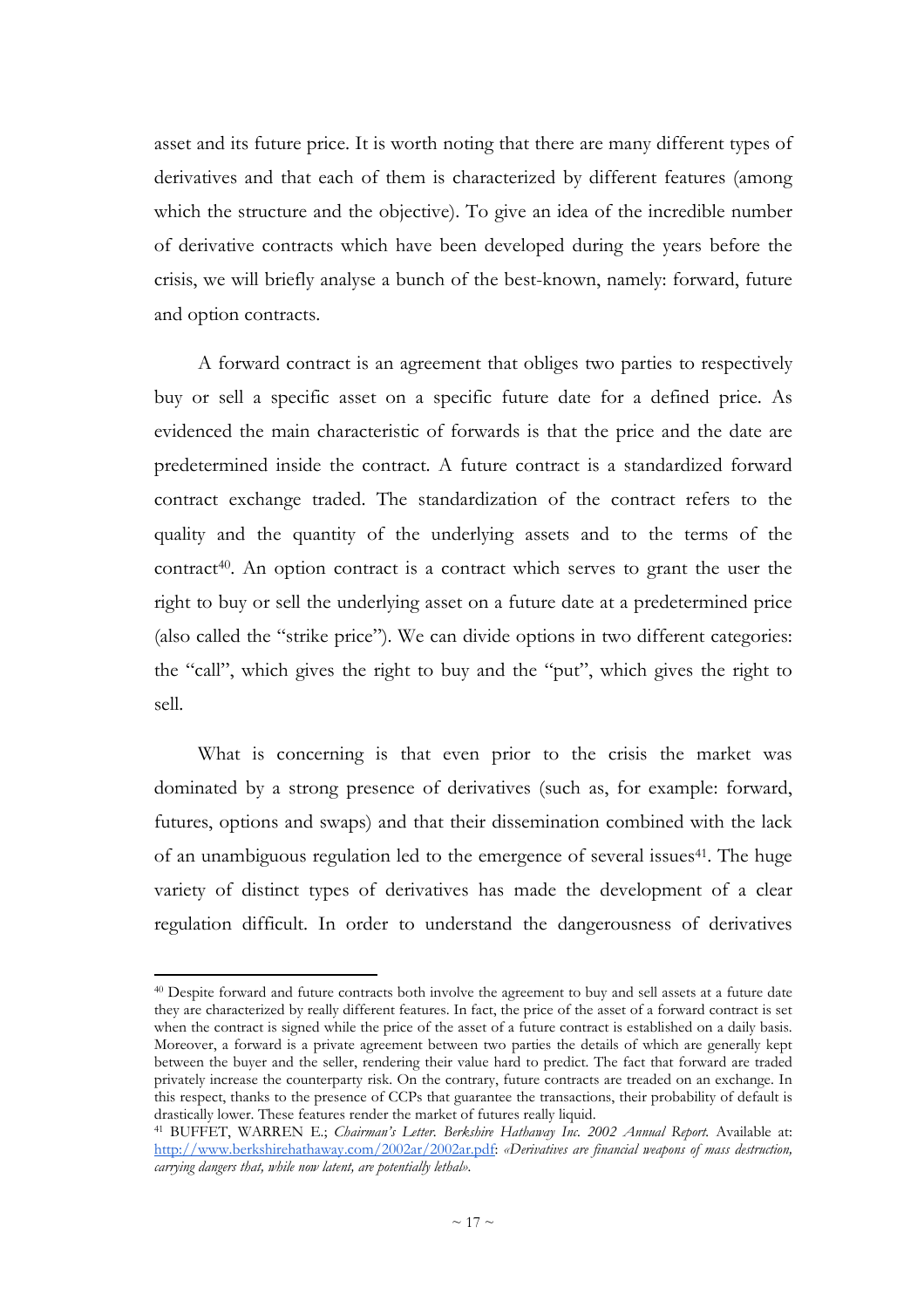hereafter we will focus on the feature characteristics of over the counter (also known as "OTC") derivatives and, particularly on credit default swap (also known as "CDS").

As outlined above, the main feature of derivatives is that they serve an enormous number of functions. Their usage goes from the protection against other assets' price moves to the speculation on price changes<sup>42</sup>. What is important to understand to find out why derivatives played such a big role in the development of the scenario that took to the GFC is that these instruments can be traded in two completely different ways: on an exchange and regulated market or bilaterally, over the counter. In the first case the credit risk is much lower than in the second, in fact while in the exchange traded market there are standardized terms whose details are publicly recorded, OTC deals are tailored and kept private by the counterparties. The main feature of over the counter contracts is that they are beyond the sight of regulators, *«CDS are not currently traded on an*  exchange, and are not regulated by any U.S. governmental authority»<sup>43</sup>. The absence of any kind of control and authority intervention implies that the counterparties are immediately exposed to each other's risk of default<sup>44</sup>.

Among the most common over the counter derivatives there are credit default swaps: a particular kind of derivative, fashioned privately, traded and used by investors to insure their debts against default<sup>45</sup>.

CDS emerged as a class of over the counter products in the mid-nineties and since then, the growth of the market has been staggering. In fact, as noted by the European Central Bank (also known as "ECB"), the CDS market rose by 900% in the three years to the end of 2007, by which point it had a gross nominal

<sup>42</sup>*PHILIP COGGAN* (nt. 5), p.32.

<sup>43</sup>DICKINSON ERIC, *Credit Default Swaps: So Dear to Us, So Dangerous*, 20 November, 2008, 3. Available at SSRN: https://ssrn.com/abstract=1315535

<sup>44</sup> ERIC HELLEINER, STEFANO PAGLIARI, IRENE SPAGNA, (nt. 38), 28-29.

<sup>45</sup> PHILIP COGGAN (nt. 5), p.155: «*One party pays a premium to another; in return, the seller agrees to pay up if the borrower defaults*».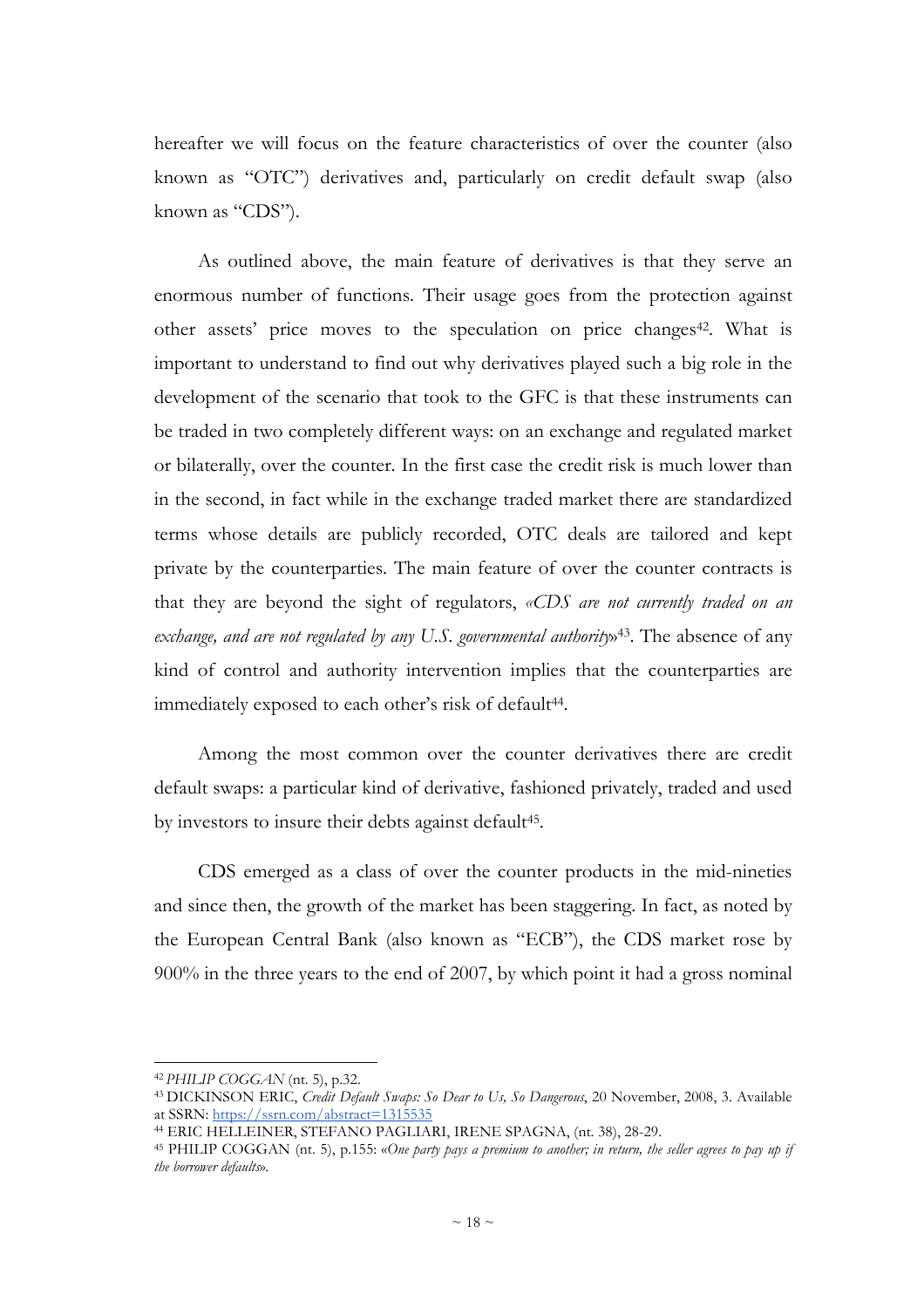value of 58 trillion Dollars<sup>46</sup>. The exaggerated usage of these instruments has been proved to be connected with the fact that credit default swaps at the same time: (i) improved the security of CDO, in fact, if the mortgage defaulted insurances were supposed to pay, and (ii) permitted to the banks to move the risk off their books and to invest more. Legally speaking, a CDS is a bilateral contract where the rights and obligations of the parties do not derive from the price of a commodity or a currency but from the credit risk of a reference entity or asset<sup>47</sup>. Under a credit default swap contract a buyer, in return for a premium, contracts with a counterparty and buys protection against particular credit events. Basically CDS buyer pays a fee in regular intervals and, upon a certain credit event, he receives the difference between the par value and the recovery value of the bonds, in fact the difference between its face value and the projected value that would be recovered in case of liquidation<sup>48</sup>.

Considering the above evaluations, a credit default swap could be considered as a more flexible form of bond insurance, namely an insurance policy that a bond issuer purchases with the aim to guarantee the repayment of the principal and of all the associated interest payments to the bondholders in case of default. The main difference between a credit default swap and a bond insurance is that while the bond insurance contract is strictly connected to the loan or bond it protects against default (the buyer of the bond insurance owns the protected bond) the credit default swap is not necessarily connected to it. Indeed, a consumer/client is enabled to buy a CDS without owning any bond to insure against default. In this latter case the credit default swap is "naked" or "uncovered" and can be used by the buyer in order to make profit *«purchase of a CDS is therefore motivated not only by hedging but also by arbitrage and speculative* 

<sup>46</sup> EUROPEAN CENTRAL BANK/EUROSYSTEM, *OTC Derivatives and Post-Trading Infrastructures*, September 2009, 13.

<sup>47</sup> J. BENJAMIN, *Financial law,* Oxford OUP 2007, 65.

<sup>48</sup> ROBERTO A. DE SANTIS, *Working Paper Series A measure of redenomination risk*, *1785*, April 2015, 10. Available at: https://www.ecb.europa.eu/pub/pdf/scpwps/ecbwp1785.en.pdf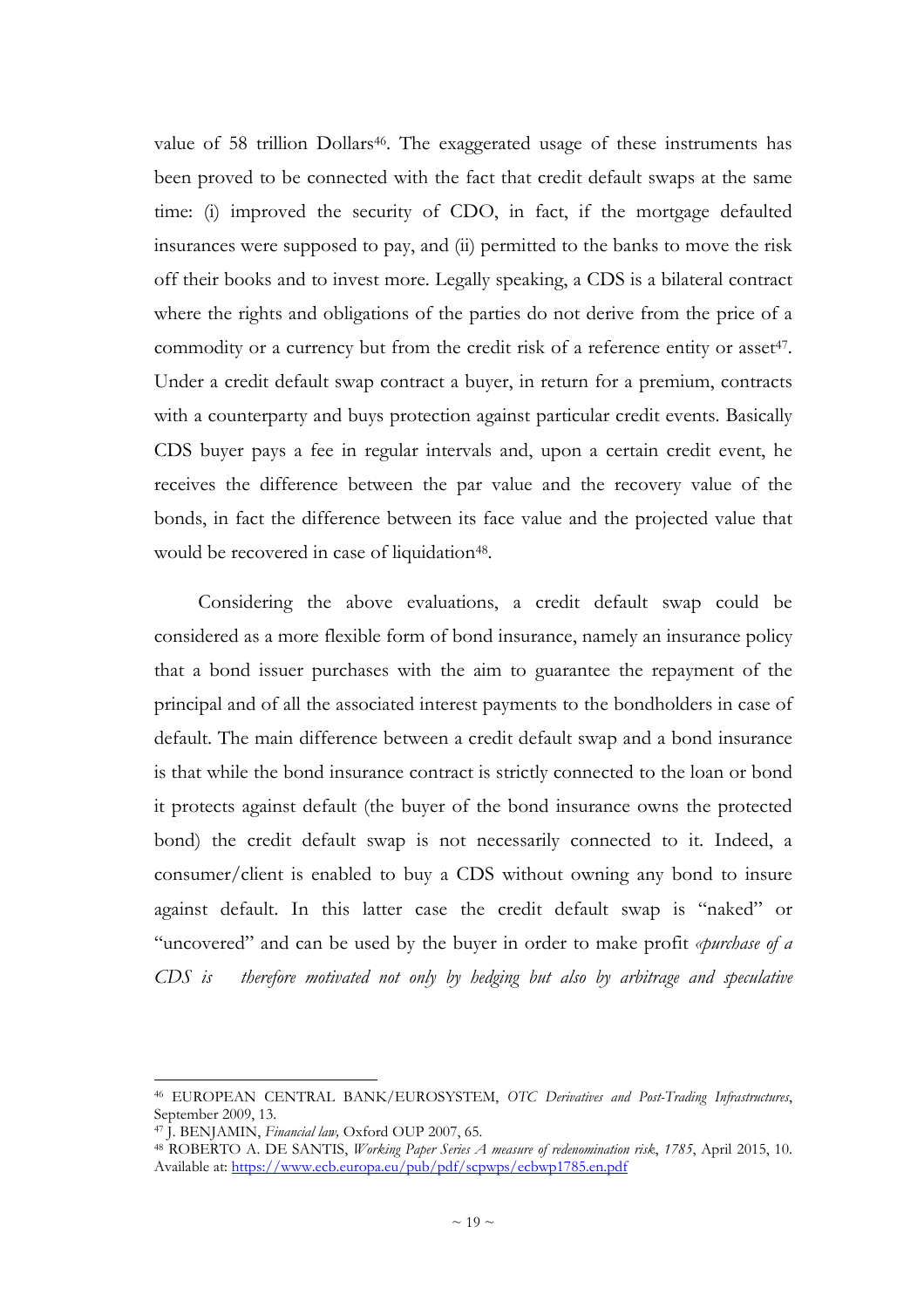*reasons*» <sup>49</sup>. In 2009, an estimated 80% of credit default swaps were bought by investors not directly exposed to the credit risk referenced in the CDS. Uncovered credit default swaps are often used solely to speculate or gamble on companies but they can also be used to manipulate markets and undermine the health of public companies<sup>50</sup>.

Usually the standard process contained in the agreement between counterparties states that the CDS's collateral must be adjusted on a daily basis, as the value of the agreement changes, becoming more or less likely to default. This practice is used to eliminate or, at least, reduce the counterparty risk that is «*the risk that the counterparty to a financial contract will default prior to the expiration of the contract and will not make all the payments required by the contract*» *<sup>51</sup>*. Protection against counterparty risk is fundamental when a party enters into a over the counter contract; in fact while for exchange-traded Derivatives a party has the chance to exchange it in the relevant market and therefore it is likely that it is going to gain the (entire or partial) value of the contract, for contracts privately negotiated there is not guarantee in such sense; it means that both the counterparties are subject to the counterparty risk. Another standard practice adopted to protect the counterparties is to increase the collateral in case of deterioration of the collateralized debt obligations. The abovementioned deterioration could be caused by several events, including natural reasons, debtor's default or even the downgrade of the rating released by a credit rating agency. Note that the measure of the collateral is based primarily on the rating of the credit rating agency; for instance, a company that has received a "Triple-A" rating will post less collateral than a "Triple-B" rated company.

<sup>49</sup> BRADY DENNIS and ROBERT O'HARROW, *A crack in the system*, The Washington Post, 30 December 208, 278-279.

<sup>50</sup> SHADAB, HOUMAN B*., Guilty by Association? Regulating Credit Default Swaps*, March 2009. Entrepreneurial Business Law Journal, Vol. 4, No. 2, 2010, 458; Mercatus Research Paper, March 2009. Available at SSRN: https://ssrn.com/abstract=1368026: «*On September 19, 2008, the SEC (Securities and Exchange Commission) announced a sweeping investigation relating to market manipulation using CDSs with fifty derivatives-related investigations reportedly under way as of May 2009*».

<sup>51</sup> ZHU, STEVEN H. and PYKHTIN, MICHAEL, *A Guide to Modelling Counterparty Credit Risk,* GARP Risk Review, July/August 2007. Available at SSRN: https://ssrn.com/abstract=1032522.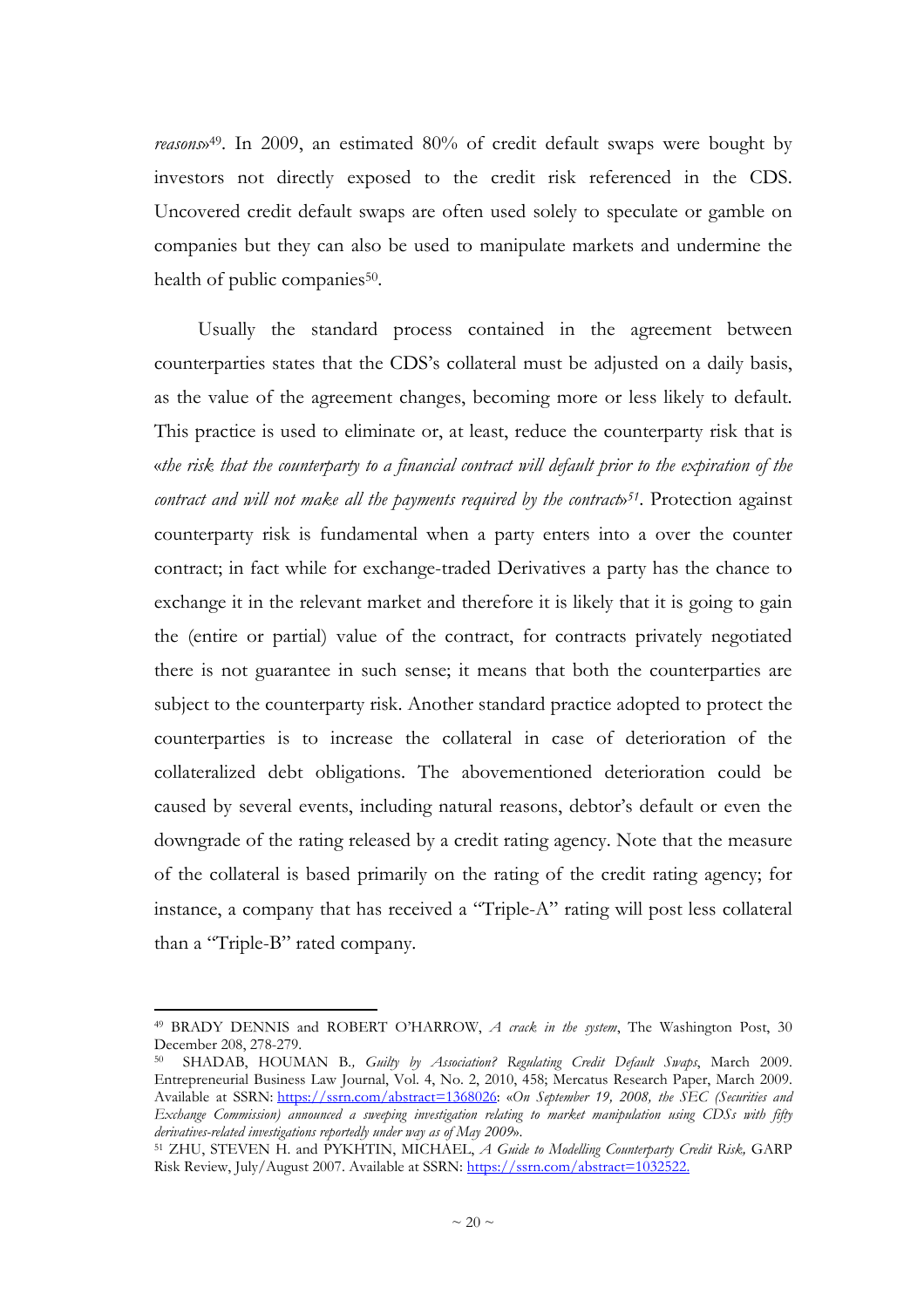What rendered credit default swap so dangerous was the critical role they played in the lead-up to the Crisis; in fact, thanks to their reputation, they facilitate the accumulation of excessive risk by investors who believed that by dint of CDS they would be insured against the risk of default. Thanks to this mechanism, they created a false sense of security and they encouraged investors to believe that this risk could be sufficiently diversified. Moreover, this situation was further intensified by the opacity of the market itself, caused by the absence of a decent financial regulation and by the lack of transparency regarding counterparty exposure52. At that time, as a result of the presence of new and unregulated financial instruments neither the financial institutions nor the regulator were able to value the riskiness of credit default swap. As the US Department of the Treasury stated, the risk characteristics of CDS proved to be «*poorly understood even by the most sophisticated of market participants»*<sup>53</sup> .

Many banks, funds and investors all over the world were buying these products, convinced that credit default swap would have protect them, therefore when the crisis broke out the high degree of interconnectedness created by credit default swap between the actors in the world market increased the contagion.

In 2008, based on net premiums underwritten, American International Group (also known as "AIG"), was the largest insurance company in the United States, indeed it was the largest health insurer and life insurer and the second largest property and casualty insurer in US<sup>54</sup>. On February 28, 2008, AIG announced 2007 earnings of 6.20 billion Dollars or 2.39 Dollars per share<sup>55</sup>. Nevertheless, after scarcely seven months, AIG was on the brink of bankruptcy and, on September 16, 2008 the Federal Bank of New York rescued the company

<sup>52</sup> ERIC HELLEINER, STEFANO PAGLIARI, IRENE SPAGNA (nt. 38), p. 43.

<sup>53</sup> US Department of the Treasury, *Financial Regulatory Reform, A New Foundation: Rebuilding Financial Supervision and Regulation*, 47.

<sup>54</sup> DONALD L. KOHN (Vice Chairman, Board of Governors of the Federal Reserve System), *American International Group: Examining What Went Wrong, Government Intervention, and Implications for Future Regulation*: Hearing Before S. Comm. on Banking, Housing & Urban Affairs, 111th Cong. 1–2 (2009). Available at: http://banking.senate.gov/public/\_files/KohnStmtMarch52009.pdf.

<sup>55</sup>SJOSTROM, WILLIAM K, *The AIG Bailout*, 1 November, 2009, Washington and Lee Law Review, 2009, Vol. 66, 943. Available at SSRN: https://ssrn.com/abstract=1346552.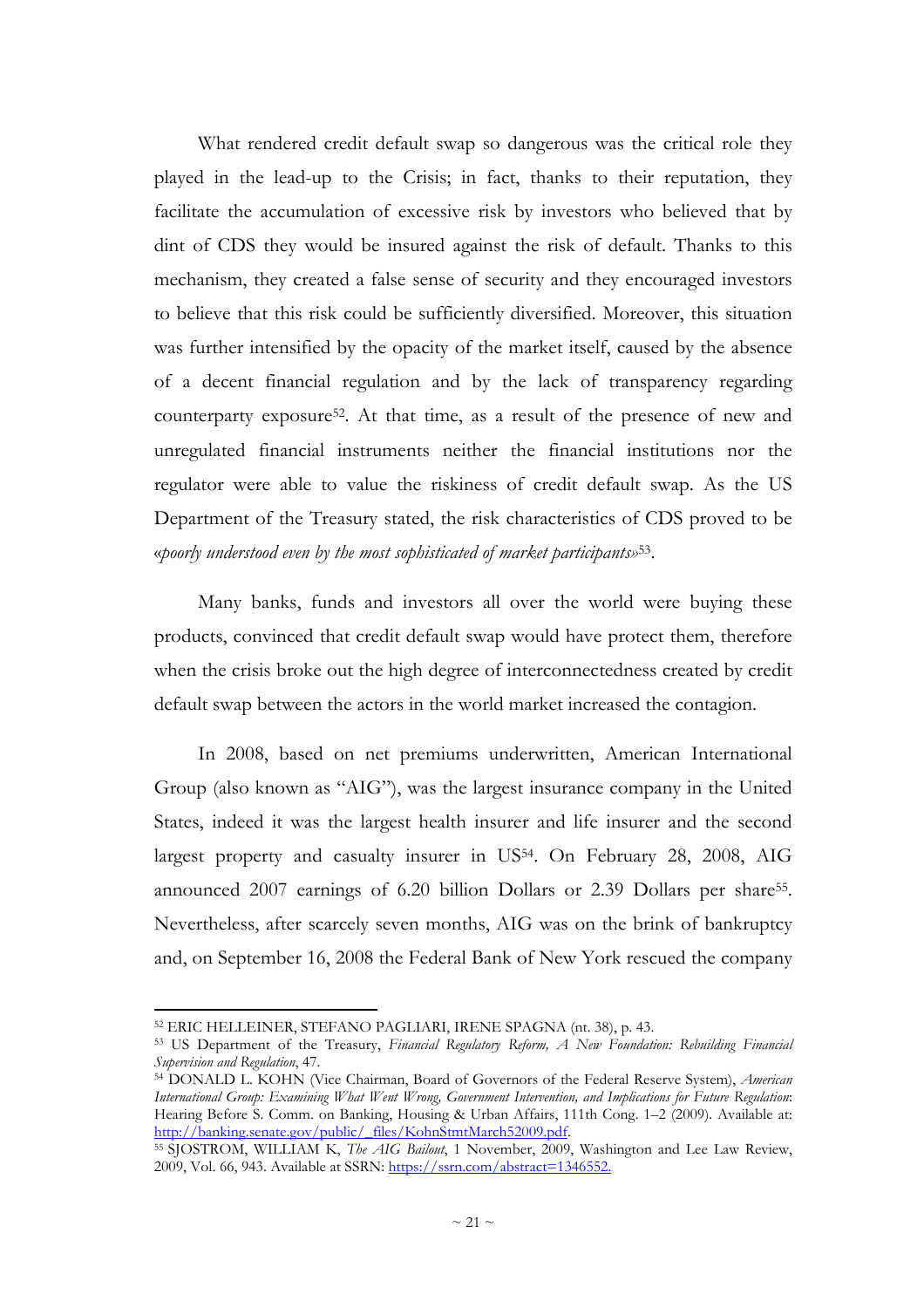through an 85 billion Dollars loan in exchange for an equity stake of 79.9% in the firm56. As a result, one of the most successful companies in business history had been almost entirely nationalized<sup>57</sup>.

In particular, American International Group, before and during the crisis was issuing credit default swap for protecting investors who subscribed other securities against the risk of default of their issuer. In other words CDS were issued by insurance companies (such as AIG) in order to transfer the credit risk of collateral debt obligation<sup>58</sup>. The prices required from AIG in order to insure one or more financial products reflected the probability of their potential default. Since the risk was supposed to be equal to zero the fees required by insurance companies were not relevant. Among the reasons why American International Group was under-pricing its insurance protection was the high rating given from credit rating agencies to the insured financial instruments59. In fact, during the years before the great financial crisis the idea that real estate investments were safe because the ratings issued by credit rating agencies were high was rampant  $(i.e.$  securities had a triple A - AAA - rating) $60$ . The functioning of credit default swap has made these financial instruments extremely convenient for banks and financial institutions, indeed their cost was quite low, they rendered bonds almost risk-free and they reduced the equity level required for the underlying bond.

The issue was that when banks or investors insured CDOs the insurance seller (in this case AIG) became the bond owner and in case of default of the latter instrument it had to pay the counterparty. In this respect, it is notable that AIG, thanks to its legal classification of insurance, was not submitted to any

<sup>56</sup> LAURENT L. JACQUE, *Global derivative debacles, from the theory to malpractice*, 278 - 283.

<sup>57</sup> DICKINSON ERIC, (nt. 43).

<sup>58</sup> CECCHETTI STEPHEN G., GYNTELBERG JACOB and HOLLANDERS MARC, *Central Counterparties for Over-the-Counter Derivatives,* September 2009. BIS Quarterly Review, September 2009. Available at SSRN: https://ssrn.com/abstract=1472960: «*By end-June 2008, AIG had taken on \$446 billion in notional credit risk exposure as a seller of credit risk protection via credit default swaps (CDS)*»*.*

<sup>59</sup> BRADY DENNIS and ROBERT O'HARROW (nt. 36), p. 275: *«The models suggested that the risk (about CDS) was so remote that the fees were almost free money». «Just put it on your books and enjoy the money».* Tom Savage (President of AIG Financial Products).

<sup>60</sup> ROBERT L. MCDONALD AND ANNA PAULSON, *AIG in Hindsight*, NBER Working Paper No. 21108, 2015.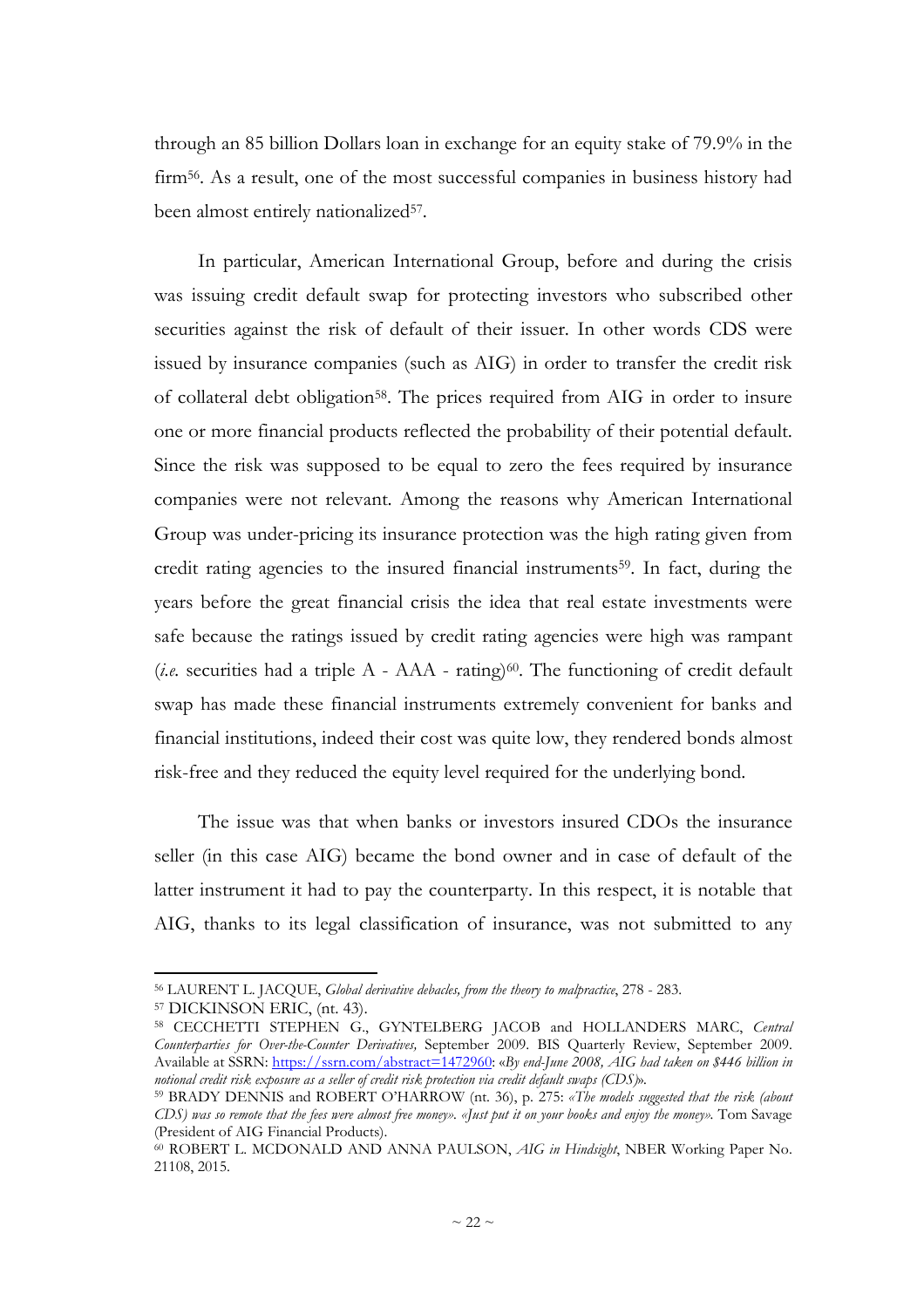capital requirement for the commitments it was taking. American International Group was not reserving enough funds for the CDS that it was writing; and consequently, when the house prices started to decrease and AIG had to redeem the commitment and pay the investors it did not have enough funds to insure the coverage. Indeed, after the explosion of the crisis, without those insurances, the bank's activities became much more risky than what the banks had assumed and, therefore, they found out that they did not have enough funds to cover the losses. At the same time, the entire economic system realized that in case of failure of American International Group both the credit default swap and the life insurances of thousands of American citizen would have disappeared.

 In order to prevent any issue, the United States government rescued the company through an 85 billion Dollars loan. Please note that, just by the end of 2009, the government had already given to American International Group more than 150 million Dollars that the insurance used to pay both, the families who had taken out life insurances and the banks and investors who had bought credit default swaps.

In the end, American International Group ignored the basic core principles of finance and insurance; indeed the fact that AIG believed that it could underwrite billions of bond insurance coverage without ever have to pay on losses is truly mystifying when it comes from one of the colossus in the insurance world. Another factor that should be taken into account is that American International Group was also performing activities that were not connected with the insurance field. In particular, American International Group was speculating by issuing large amounts of credit default swaps connected to mortgage backed securities and, doing this, the company was not taking into account the risks connected to these further activities<sup>61</sup>. In this context, please note that, the risks connected to the products sold by insurance companies are completely different

<sup>61</sup> CAO ZHILI, *Contrasting Systemic Risk in Banking and Insurance*, European Institute of Financial Regulation, 2015, 3.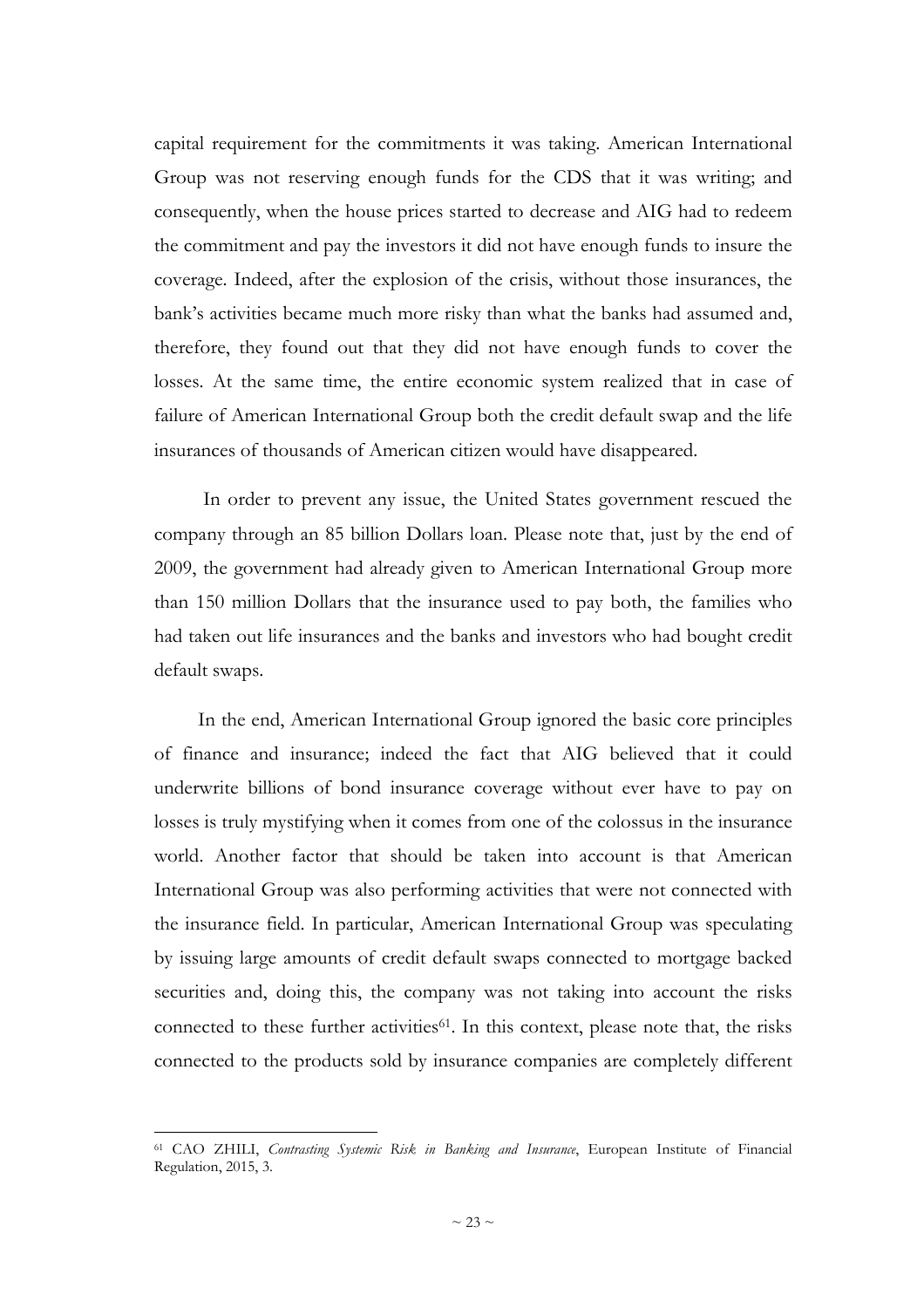from the banks' ones<sup>62</sup>. In fact, the traditional insurance business has much fewer liquidity problems.

With regard to insurance companies, liquidity risk is not an issue, indeed policy holders are not enabled to make cash demands at will. In fact, the insurance premium is received by the policy holder (or by the person designated) just in case of certain unpredictable events (such as the death of the policy holder, a natural disaster, or any other event provided for in the contract)<sup>63</sup>.

On the other hand, the risks connected to banks' activities are strictly related to liquidity risk and come from the combination between profitable but illiquid projects and the instability of the fractional reserve system64. In this context, banks, in order to expand their economy, need to collect money from depositors and to use it to invest in other activities (*i.e.* financial instruments) and to give loans to other people. This system creates instability and fragility in the bank's funding system, indeed it exposes the bank to run risk $65$ , namely the risk that, in case of financial crises, all the depositors expecting that all the other market participants may withdraw their funds simultaneously, withdraw all the money on their bank accounts. When depositors withdraw their funds the more stable part of bank funding deteriorates rapidly, leading to new liquidity problems and insolvencies (creating a "domino effect"). In this scenario, if a large number of depositors remove their funds from their bank accounts, banks might become insolvent and go bankrupt, in fact, «*a large withdrawal by other lenders might force a bank to liquidate some of its assets at a loss or for an amount strictly lower than the value of the assets that the bank can offer as collateral66*». In this context, the relationship between liquidity and asset prices amplifies the fragility of banks. In fact, if several banks

<sup>62</sup> CHRISTIAN THIMANN, *How insurers differ from banks: Implications for systemic regulation*, VOX – CEPR Policy portal, 17 October 2014.

<sup>63</sup> CAO ZHILI, (nt. 61), 3.

<sup>64</sup> RICHARD APOSTOLIC, CHRISTOPHER DONOHUE and PETER WENT, *Foundations of banking risk, an overview of banking, banking risks and risk-based banking regulation*, 17 August 2009, 81.

<sup>65</sup> ROE MARK J., *The Derivatives Market's Payment Priorities as Financial Crisis Accelerator*. Stanford Law Review, Vol. 63, Issue<sup>3</sup>, March 6, 2011; ECGI - Law Working Paper No. 153/2010; Harvard Public Law Working Paper No. 10 - 17, 564. Available at SSRN: https://ssrn.com/abstract=1567075. 66 CAO ZHILI, (nt. 61), 3.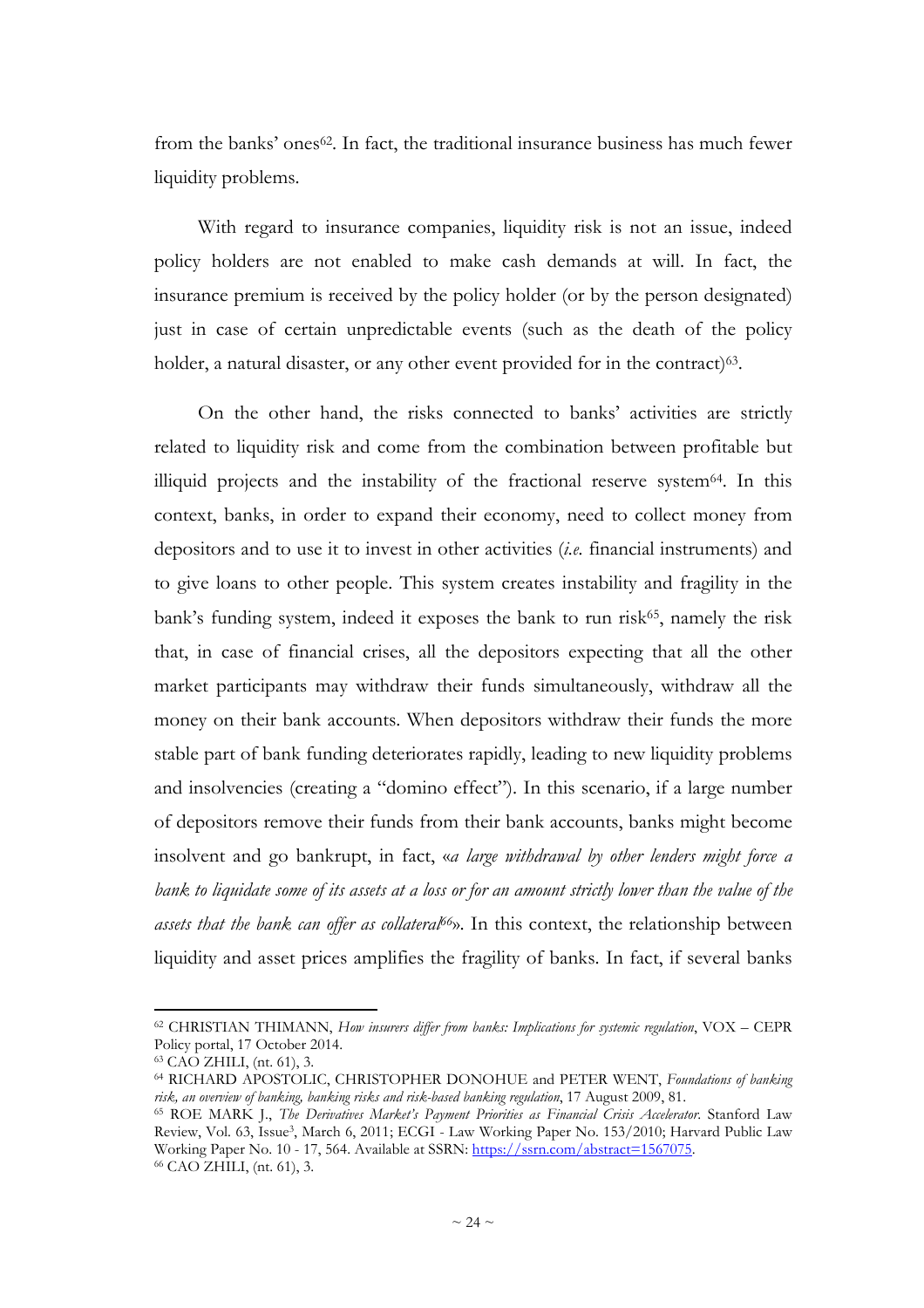are required to sell assets in order to cover their funding problems simultaneously, the prices of those assets decrease and banks are forced to sell more assets to cover their losses. In such circumstances, a liquidity shortage may lead the initially solvent bank to eventually become insolvent and, thanks to the network which characterises the financial system, may eventually cause a financial crisis.

In past situations of financial crisis, especially the great depression and the great financial crisis, the impact of failing banks on the economy as a whole became clear. Insolvency or liquidity problems of specific banks can spread within days to the whole financial system and, in the extreme case this may lead to the meltdown of the whole financial system.

In light of the above, the main liquidity issue in the field of insurance companies appears when insurers undertake activities outside the scope of their regulatory framework, as American International Group did at the time of the financial crisis<sup>67</sup>.

## *2.3. The too-big-to-fail behaviour*

In an industry dependent on the trust of investors, everyone thought that banks were too strong to fail and that in the remote case something wrong happened government would have save them. In fact, it is notable that *«when banks falter, as they did in 2007 and 2008, governments feel obliged to come to their rescue since, without them, the economy could not function*68*».* This belief was so strong that even the most powerful and literate citizens (the ones that were leading the economy of the country) started to support this claim<sup>69</sup>.

<sup>67</sup> CAO ZHILI, (nt. 61), 5.

<sup>68</sup> PHILIP COGGAN (nt. 5), 32:

<sup>69</sup> ANDREW ROSS SORKIN (nt. 9), 2: *«Like most of the people on Wall-Street - including Richard S. Fuld Jr., Lehman's CEO… many of those listening to the call assumed that the government would intervene and prevent its failure»*.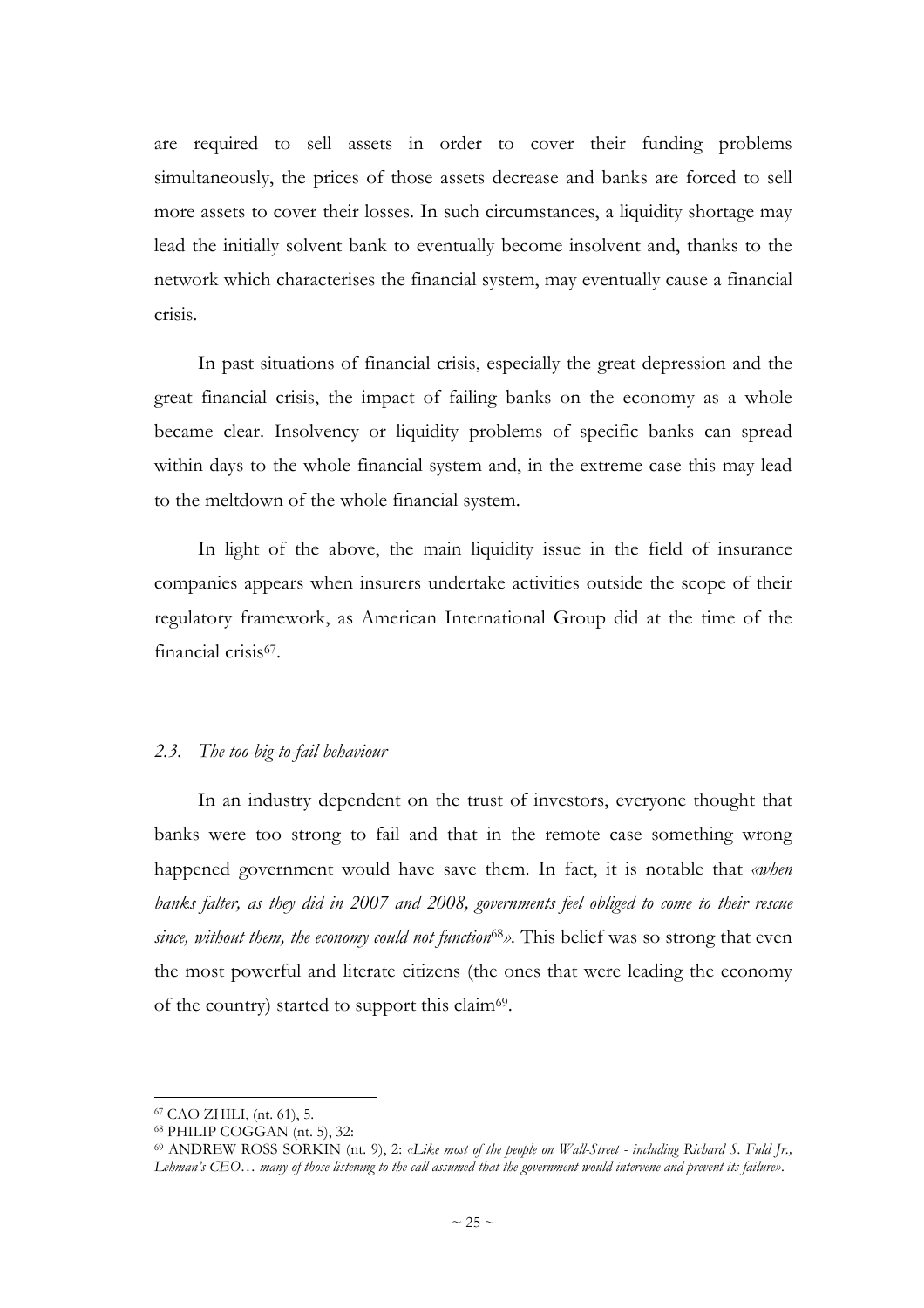The idea was that specific businesses, such as the biggest banks, were so vital to the US economy that to avoid a crisis, protect creditors against losses and enable managers to retain their wages and bonuses, the government would have provided bailouts. This concept was so widespread even because everybody saw the US government disbursed 700 billion Dollars to save companies, such as American International Group when it was on the verge of financial failure<sup>70</sup>.

The fact that banks were convinced that in case of default the government would have saved them led to the development of the moral hazard phenomenon71. This behaviour stimulated banks to make riskier investments since the blame and the pain were spread - and led to the individualization of gains and socialization of losses.

It is common belief that the government of the United States decided to not rescue Lehman Brothers precisely with the aim of interrupting that behaviour, making an example and sending a message to all the other banks**.** In other words, the failure of Lehman exposed all the others banks and financial institutions to the fact that «*with excess leveraging, no institution is too big to fail*»<sup>72</sup>.

On September 14, 2008, Lehman Brothers, the fourth-largest US investment bank at the time of its collapse, went bankrupt<sup>73</sup>. Lehman's bankruptcy, with 639 billion Dollars in assets and 619 billion Dollars in debt, was the largest in history. This collapse greatly intensified the 2008 crisis and made the largest number of victims of the US great financial crisis. In fact, «*when* 

<sup>70</sup> ANDREW ROSS SORKIN (nt. 9), 12. As Richard S. Fuld Jr., the final Chairman and Chief executive of Lehman Brothers declared right after he received notices regarding the share value that morning. *«But they had lived through crises before. They'd survive, he told himself. They always did».* Richard S. Fuld Jr. (Chairman and Chief executive of Lehman Brothers.

<sup>71</sup> Moral hazard is a phenomenon which occurs when bankers are not adequately incentivised to prevent hazards because they are protected from the consequences of their actions. ANGINER DENIZ and DEMIRGUC-KUNT ASLI, *Bank Runs and Moral Hazard: A Review of Deposit Insurance*, Policy Research Working Paper Series 8589, The World Bank., April 2013, 8.

<sup>72</sup> SHAIKH, SALMAN AHMED, *Lessons from the Great Recession: Need for a New Paradigm* (February 1, 2012). Journal of Economics & International Finance, Vol. 4, No. 6, pp. 131–136, March 2012.

<sup>73</sup> PAPANIKOLAOU, NIKOLAOS I., *The Road Towards the Establishment of the European Banking Union*, 28 February, 2015. Essays in Honour of Professor Panayiotis I. Kanellopoulos 709-723, Sakkoulas Publications, Athens, 2015 Munich Personal RePEc Archive Paper No. 62463, 5. Available at SSRN: https://ssrn.com/abstract=2573320.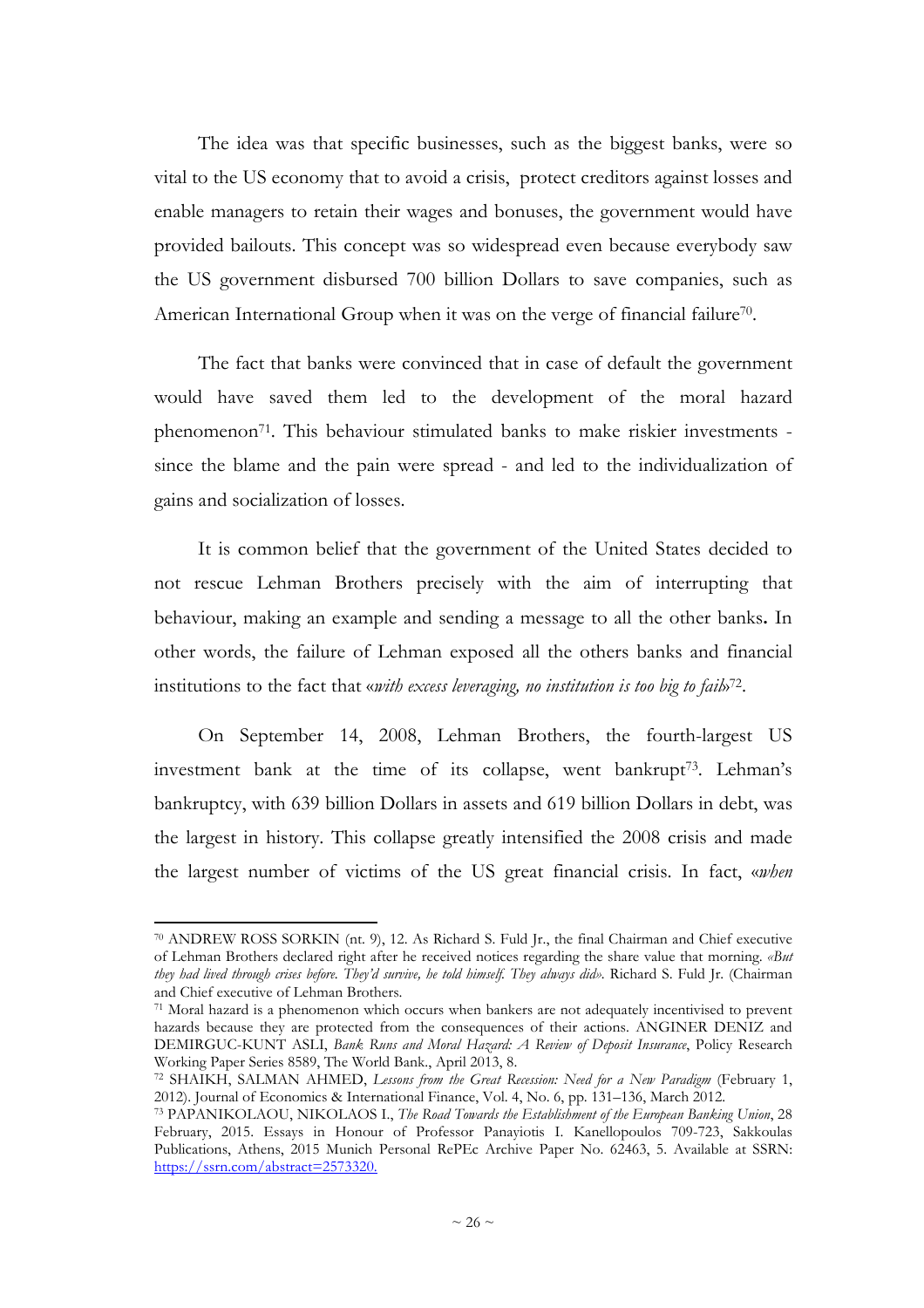*Lehman Brothers collapsed it was a major dealer in the OTC derivatives market, including credit default swaps (CDS), and was counterparty to over 900,000 derivative contracts*» 74 .

Interestingly, according to financial data from the balance sheet of Lehman Brothers, two weeks before the company declared bankruptcy, it was neither balance sheet insolvent nor failed the appropriate capital adequacy tests75. These two elements are clear signals of the inadequacy of the financial rules applicable during these years and emphasize the need of a new regulation. In this respect, the combination between imprudent government policies (such as the homeowner policy) and the extremely permissive regulatory environment created the perfect background to allow investment banks, such as Lehman, to favour profits over market integrity and incur in extreme risk-taking.

The enormous number of losses caused when Lehman went bankrupt is the reason why its failure is considered as a milestone in the crisis. The collapse of Lehman Brothers caused important effects on the behavior of a lot of people, reducing their market confidence and caused the paralyses of the entire financial system. After its failure all the banks stopped to lend money to both other banks and citizens and the stock market collapsed. Thanks to these two elements, in no time, the financial crisis of the United States turned into a macroeconomic crisis.

As seen in the previous Paragraph insufficient political attention played a key role in promoting the development of the great financial crisis, along with the idea that letting the market free would have been a good idea because the market knew better than anyone else how to regulate certain phenomenon<sup>76</sup>.

<sup>74</sup> SIDANIUS CHE and WETHERILT ANNE, *Thoughts on Determining Central Clearing Eligibility of OTC Derivatives*, March 26, 2012, 4. Bank of England Financial Stability Paper No. 14. Available at SSRN: https://ssrn.com/abstract=2028874.

<sup>75</sup> AMEL-ZADEH, AMIR and MEEKS, *Mark-to-Market and the Financial Crisis,* Geoff, Bank Failure, 1 November, 2011. Available at SSRN: https://ssrn.com/abstract=1494452.

<sup>76</sup> The invisible hand theorem by Adam Smith: «*Under certain conditions, an unfettered free market economy will be efficient and will move on its own, like if it was an invisible hand*»*.* According to this theorem the systems works only when: (i) all the agents are small - indeed one agent can not affect the economic market - and rationales - indeed they all try to maximise their profits; (ii) there are not public goods (a good that if consumed by one individual does not diminish its availability to the other consumers) or externalities (actions of one individual that affect other individuals); (iii) there is perfect information between all the agents, indeed buyers are well informed about prices and quality of the assets that they might buy and (iv)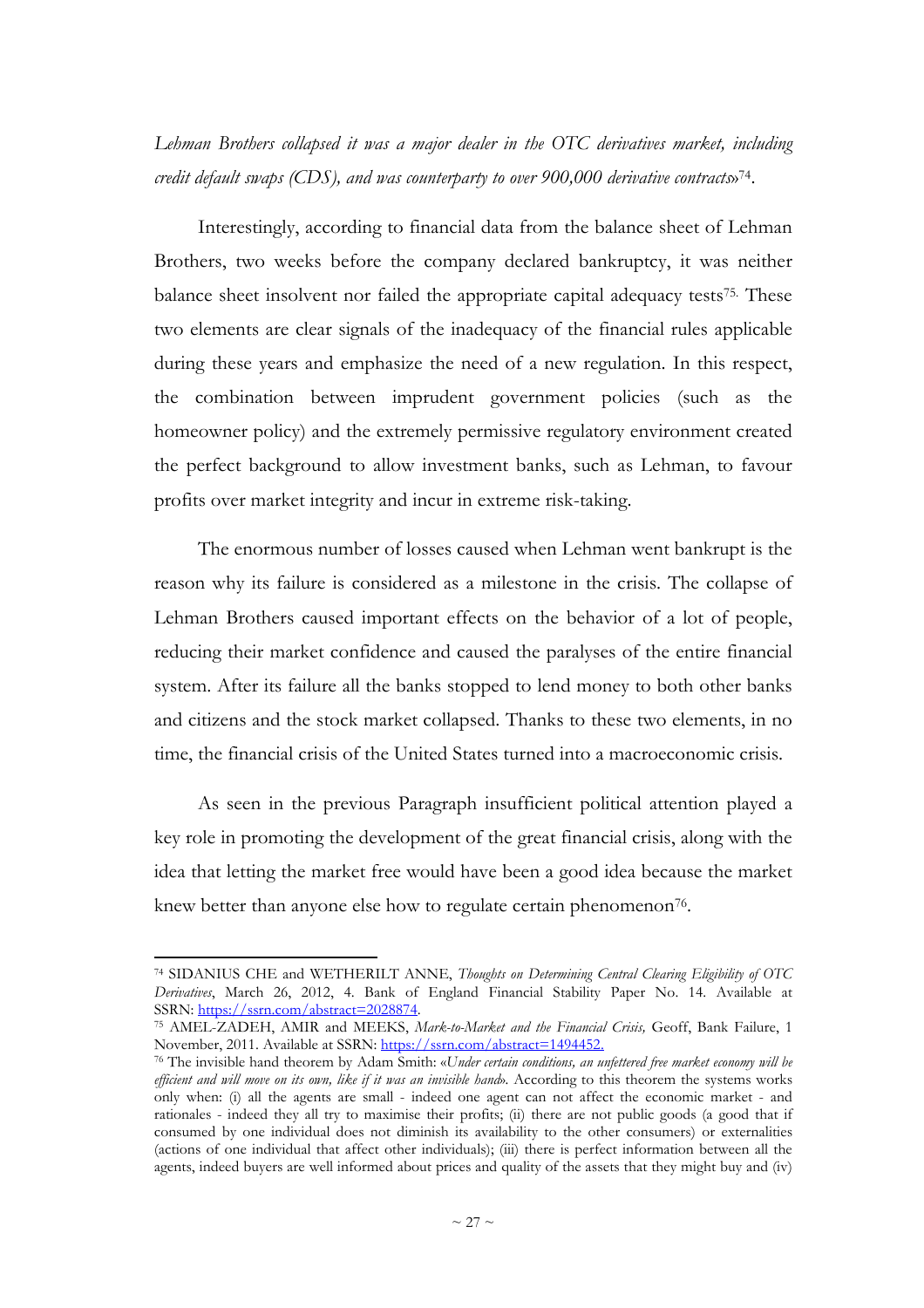Regulations, during the 2000's, were driven by an excessive faith in the robustness of market discipline, or self-regulation<sup>77</sup>. At that time regulators were under-qualified, understaffed and generally seen as spoilers where they took a hard line. In fact, one of the main reasons why the market was characterized by the lack of rules was that the government believed that public deregulatory choices were fundamental to promote the growth of the market and of over the counter derivatives.

Please note that economist attributed the US success to «*the openness of its economy, the lack of regulations, the use of share options to motivate executives and employees and a host of other free-market factors»<sup>78</sup> .* Therefore, lax regulation responded to the fear that a tighter regulation would have led to the migration of assets to less intrusive jurisdictions.

The great financial crisis showed to the entire world that despite a lax regulation can be an easy way to attract more capital and investors it can cause disastrous consequences.

Only after the great financial crisis all the governments understood that they needed radical changes through mass action and that active measures were not enough. In fact, as mentioned by the British Academy: *«the events of the past year have delivered a salutary shock. Whether it will turn out to have been a beneficial one will depend on the candour with which we dissect the lessons and apply them in future»79*. In other words, what emerges from this analysis is that in order to prevent crisis as the great financial crisis the most efficient way is increase the quality of financial regulation.

there is perfect competition. The point is that real economy is not characterized by these elements, in fact our economic system is not composed just by small and rationales agents, there are public goods and externalities, there is not perfect information and competition.

<sup>77</sup> JOHN BELLAMY FOSTER and FRED MAGDOFF, *The great financial crisis, causes and consequences*, 22.

<sup>78</sup> PHILIP COGGAN (nt. 5), 9.

<sup>79</sup> British Academy Review, *The Global Financial Crisis - Why didn't anybody notice?*, 14 November, 2009. Available at: https://www.britac.ac.uk/sites/default/files/03-Besley.pdf.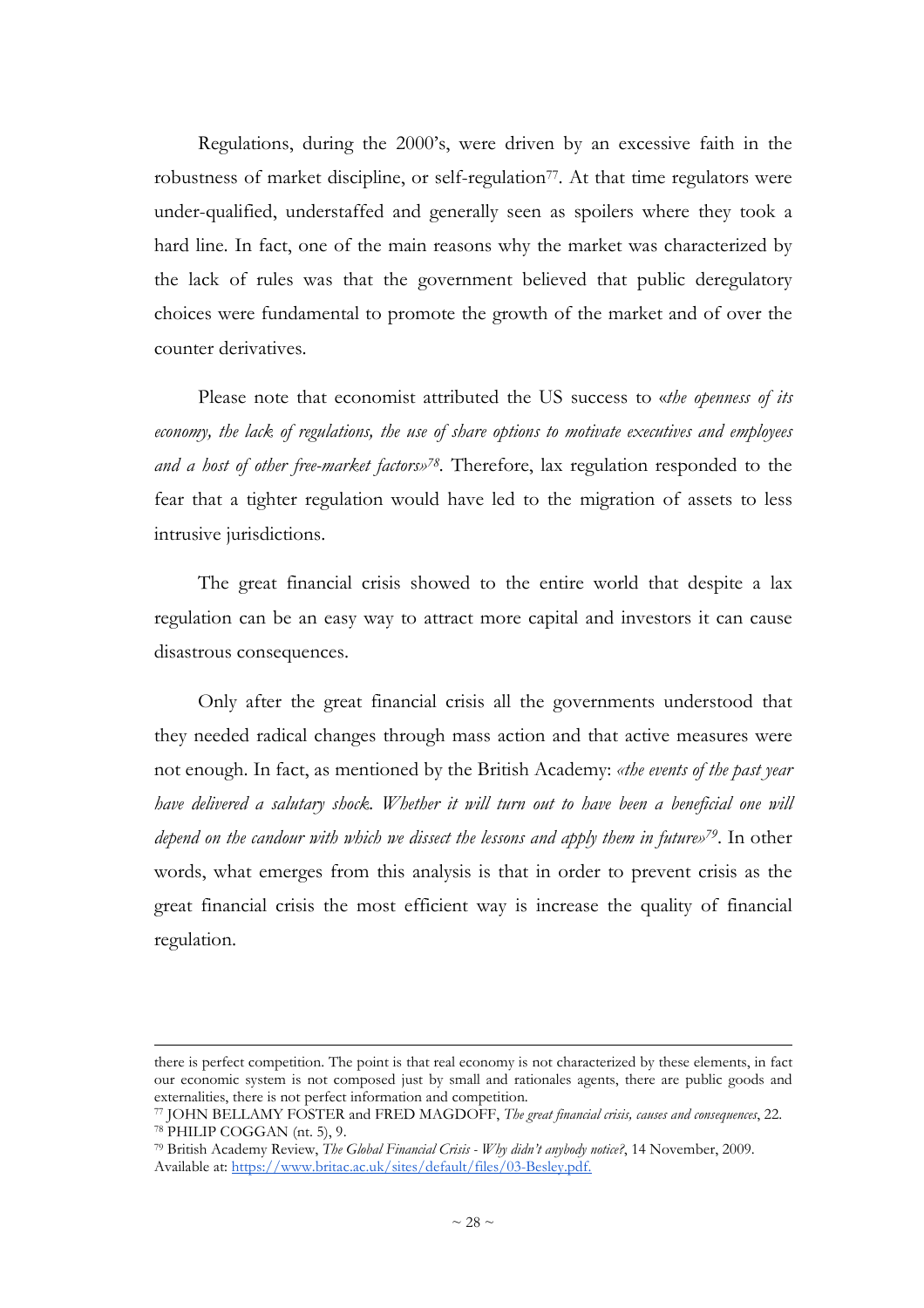#### *3. Why did not anybody noticed – reactions to the GFC*

Before analysing the consequences of the great financial crisis from a regulation point of view, we should focus on another key element, namely if it is true that nobody noticed that something so big was happening in front of their eyes and if so, why. In this regard, of particular interest are the reactions of prominent public figures occurred respectively in England and in the United States of America right after the credit crunch. In particular, the analysis will focus on a letter published on the British Academy website80 and an article published by The New York Times<sup>81</sup>.

#### *3.1. Great Britain, the British Academy*

On Wednesday 5 November 2008 Her Majesty Queen Elizabeth visited the London School of Economics - LSE to officially open its New Academic Building, during her visit she putted a thorny question to LSE professors, asking: *«If these things were so large, how come everyone missed them?*» <sup>82</sup>. In order to answer, on 17 June 2009, a group of leading academics, economics journalists, politicians, regulators, and a range of experts from the City met at the British Academy for a round-table discussion and after the meeting the two convenors, Professor Tim Besley<sup>83</sup> and Professor Peter Hennessy<sup>84</sup>, drafted a letter<sup>85</sup> summarising the discussion and sent it to Buckingham Palace on 22 July.

<sup>81</sup> JO BECKER, SHERYL GAY STOLBERG and STEPHEN LABATONDEC, *Bush drive for home ownership fuelled housing bubble*, 21 December, 2008. Available at: https://www.nytimes.com/2008/12/21/business/worldbusiness/21iht-admin.4.18853088.html.

<sup>82</sup> As reported on the LSE News and Media website, *Wishful thinking and hubris - why the global financial crisis was not foreseen,* July 27, 2009. Available at:

http://www.lse.ac.uk/website-archive/newsAndMedia/news/archives/2009/07/LettertoQueen2.aspx.

<sup>80</sup> British Academy Review (nt. 79).

<sup>83</sup> School Professor in the Department of Economics at LSE; member of the National Infrastructure Commission and President of the Econometric Society.

<sup>84</sup> Eminent historian of government, journalist and Attlee Professor of Contemporary British History at Queen Mary University of London.

<sup>85</sup> British Academy Review (nt. 79).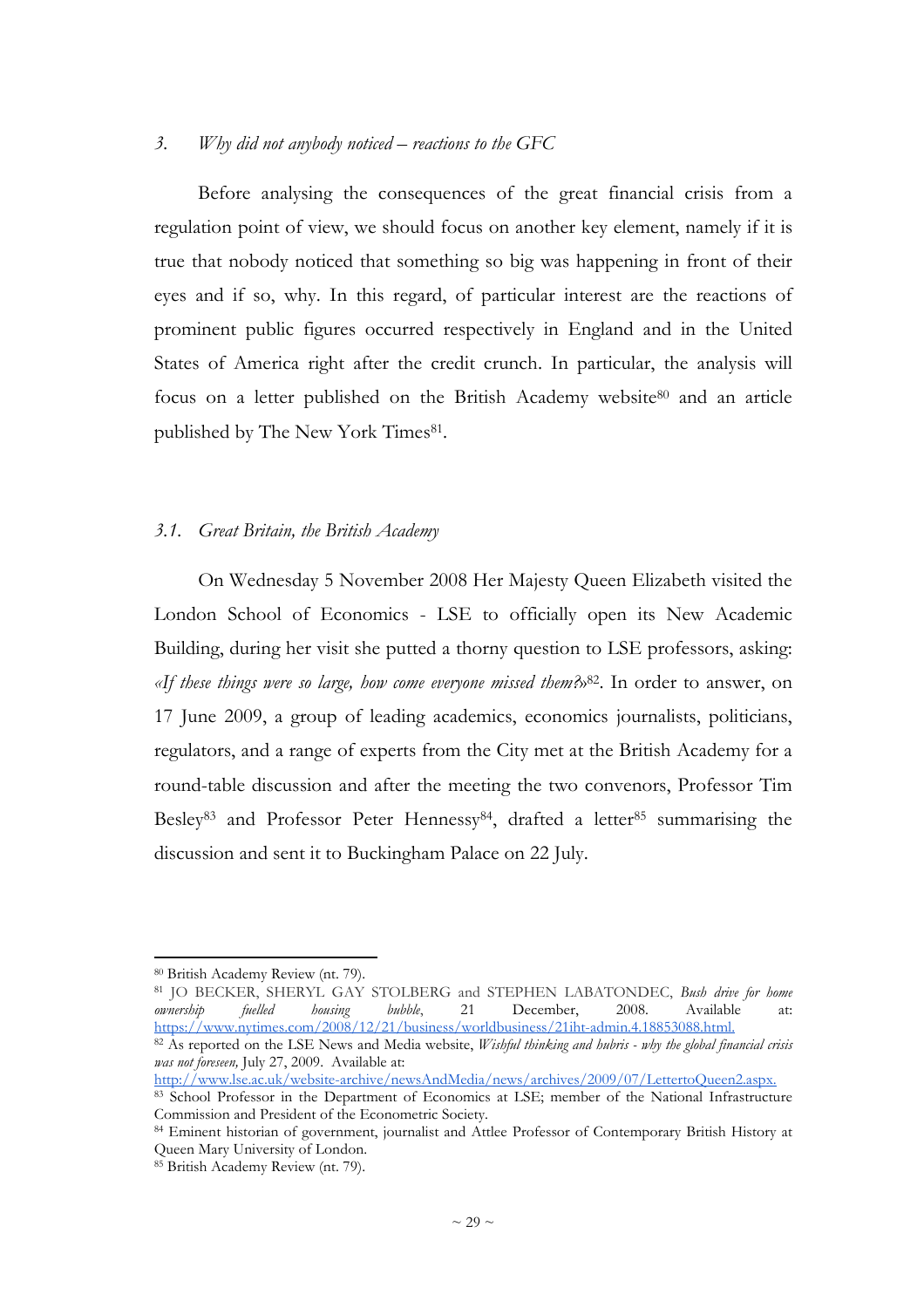In the letter the experts focused their attention on the general blindness that affected the system during those years, in particular they underlined the fact that despite «*the many warnings about imbalances in financial markets and in the global economy ... the difficulty was seeing the risk to the system as a whole rather than to any specific financial instrument or loan*»; this belief was based on the fact that «*most were convinced that banks knew what they were doing. They believed that the financial wizards had found new and clever ways of managing risks»*.

Another considerable element is that even if institutions like the Bank of International Settlements (also known as "BIS") and the Bank of England expressed repeated concerns about the risks that did not seem to be properly reflected «*everyone seemed to be doing their own job properly on its own merit. And according*  to standard measures of success, they were often doing it well». The fact that everything seemed to be working in a proper way is a clear sign of the big need to have a stringent regulation and consequently institutions able to supervise and control their enforcement. In fact, as demonstrated during the round-table discussion, «*the failure was to see how collectively this added up to a series of interconnected imbalances over which no single authority had jurisdiction*».

The impressive thing is that this feeling of confidence was spread all over the world. In fact as reported in the letter: the crisis *«was principally a failure of the collective imagination of many bright people, both in this country and internationally, to understand the risks to the system as a whole»*.

# *3.2. United States, The New York Times*

l

In the meantime, on December 21st 2008 the New York Times was publishing a bitter and exhaustive article<sup>86</sup> about the interconnection between the Homeownership Policy and the housing bubble, blaming Bush and Clinton for

<sup>86</sup> JO BECKER, SHERYL GAY STOLBERG and STEPHEN LABATONDEC, (nt. 81).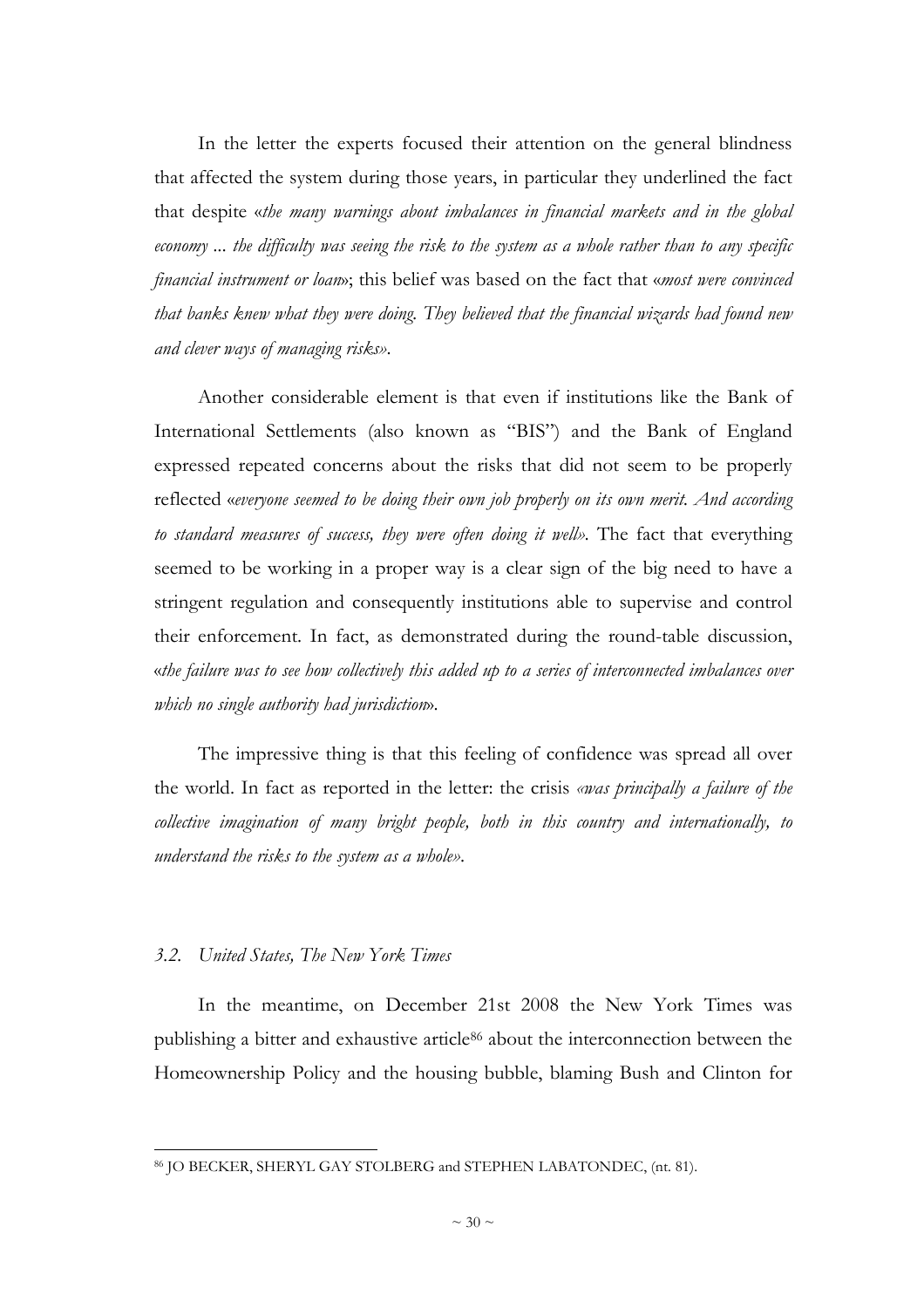sustaining the course of action that led to the collapse of the global financial system.

On September 18, while the financial system was teetering on the edge of collapse Bush and his economic team met at the White House for a briefing about the topical events happened on the previous days, such as the belly-up of Lehman Brothers, overwhelmed by toxic mortgages; the acquisition of Merrill Lynch by Bank of America in a hastily arranged sale and the provision of 85 billion Dollars to the failing American International Group. On that extremely serious occasion President Bush paused for a single stunned moment and wondered: *«how, did we get here?» 87 .* 

The first considerable answer is really close to the British Academy' one and it was given by Keith Hennessey<sup>88</sup>, who declared that even if he and his colleagues had done the best they could with the information they had at the time, they regretted that the administration had not paid more attention to the dangers of easy lending practices. Once again, the finger of blame points the lack of supervision and the failure to observe the situation in a realistic and loyal way.

The second answer, particularly interesting and thought-provoking, was given by Lawrence Lindsay<sup>89</sup>, who responded there was little impetus to raise alarms about the proliferation of easy credit because it was helping Bush meeting housing goals and *«no one wanted to stop that bubble … It would have conflicted with the president's own policies»*.

The perspective given by this article is really impressive because, contrary to the first one it considers the great financial crisis the result of political choices In fact according to this point of view the major cause of the crisis had been Housing Policies and hands-off approach to regulation that encouraged lax lending standards.

<sup>87</sup> JO BECKER, SHERYL GAY STOLBERG and STEPHEN LABATONDEC (nt. 81).

<sup>88</sup> Bush's former Assistant for Economic Policy and Director of the U.S. National Economic Council.

<sup>89</sup> Bush's first chief economic adviser.